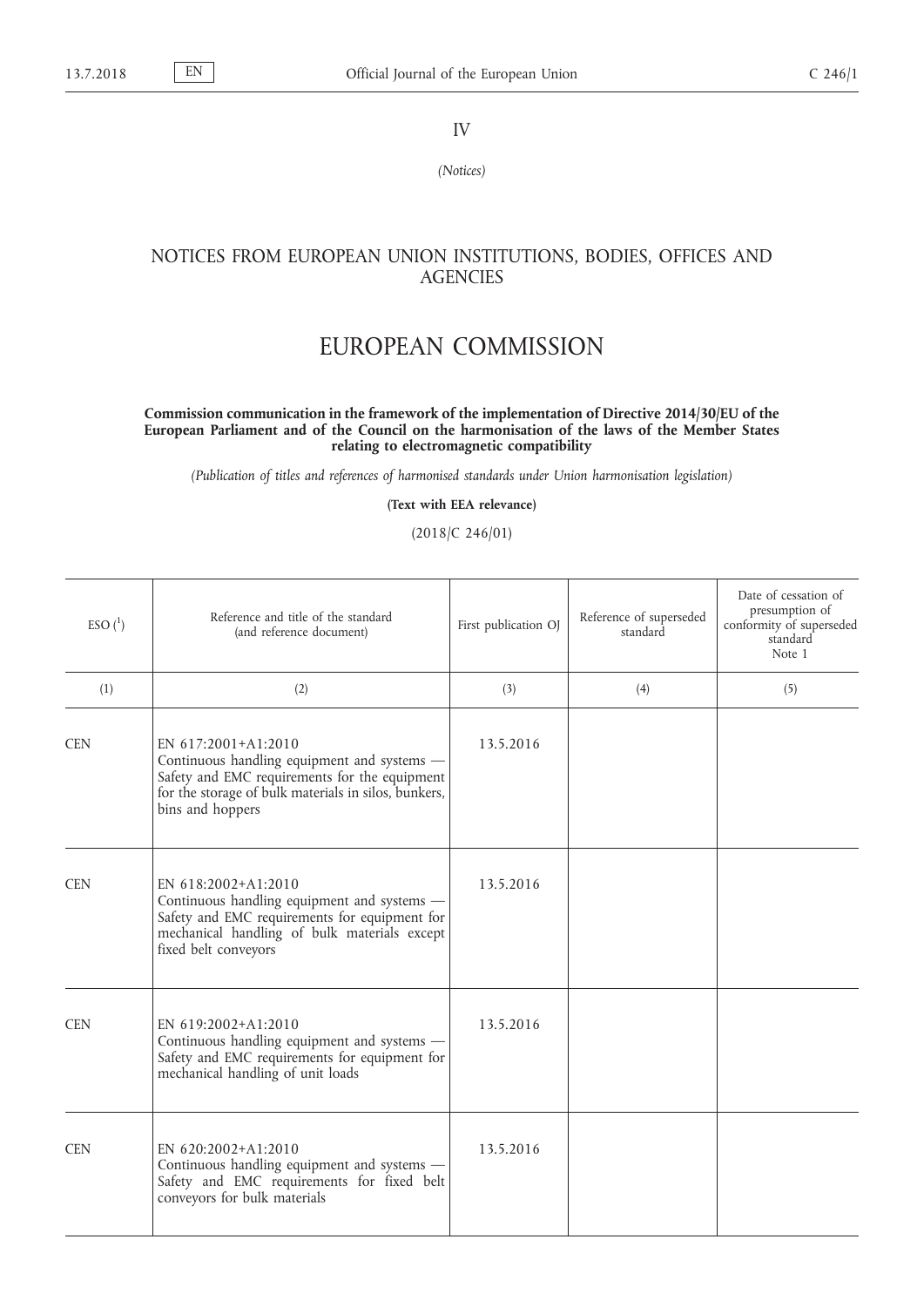| (1)        | (2)                                                                                                                                                                                                                        | (3)                              | (4)                         | (5)        |
|------------|----------------------------------------------------------------------------------------------------------------------------------------------------------------------------------------------------------------------------|----------------------------------|-----------------------------|------------|
| <b>CEN</b> | EN 1155:1997<br>Building hardware - Electrically powered hold-<br>open devices for swing doors - Requirements<br>and test methods                                                                                          | 13.5.2016                        |                             |            |
|            | EN 1155:1997/A1:2002                                                                                                                                                                                                       | 13.5.2016                        | Note 3                      |            |
| <b>CEN</b> | EN 12015:2014<br>Electromagnetic compatibility - Product family<br>standard for lifts, escalators and moving walks -<br>Emission                                                                                           | 13.5.2016                        |                             |            |
| <b>CEN</b> | EN 12016:2013<br>Electromagnetic compatibility - Product family<br>standard for lifts, escalators and moving walks -<br>Immunity                                                                                           | 13.5.2016                        |                             |            |
| <b>CEN</b> | EN 12895:2015<br>Industrial trucks - Electromagnetic compatibi-<br>lity                                                                                                                                                    | This is the first<br>publication |                             |            |
| <b>CEN</b> | EN 13241-1:2003+A1:2011<br>Industrial, commercial and garage doors and<br>gates - Product standard - Part 1: Products<br>without fire resistance or smoke control<br>characteristics                                       | 13.5.2016                        |                             |            |
| <b>CEN</b> | EN 13309:2010<br>Construction machinery - Electromagnetic<br>compatibility of machines with internal power<br>supply                                                                                                       | 13.5.2016                        |                             |            |
| <b>CEN</b> | EN 14010:2003+A1:2009<br>Safety of machinery - Equipment for power<br>driven parking of motor vehicles - Safety and<br>EMC requirements for design, manufacturing,<br>erection and commissioning stages                    | 13.5.2016                        |                             |            |
| <b>CEN</b> | EN ISO 14982:2009<br>Agricultural and forestry machinery - Electro-<br>magnetic compatibility - Test methods and<br>acceptance criteria (ISO 14982:1998)                                                                   | 13.5.2016                        |                             |            |
| <b>CEN</b> | EN 16361:2013+A1:2016<br>Power operated pedestrian doors - Product<br>standard, performance characteristics - Pedes-<br>trian doorsets, other than swing type, initially<br>designed for installation with power operation | This is the first<br>publication | EN 16361:2013<br>Note $2.1$ | 30.11.2018 |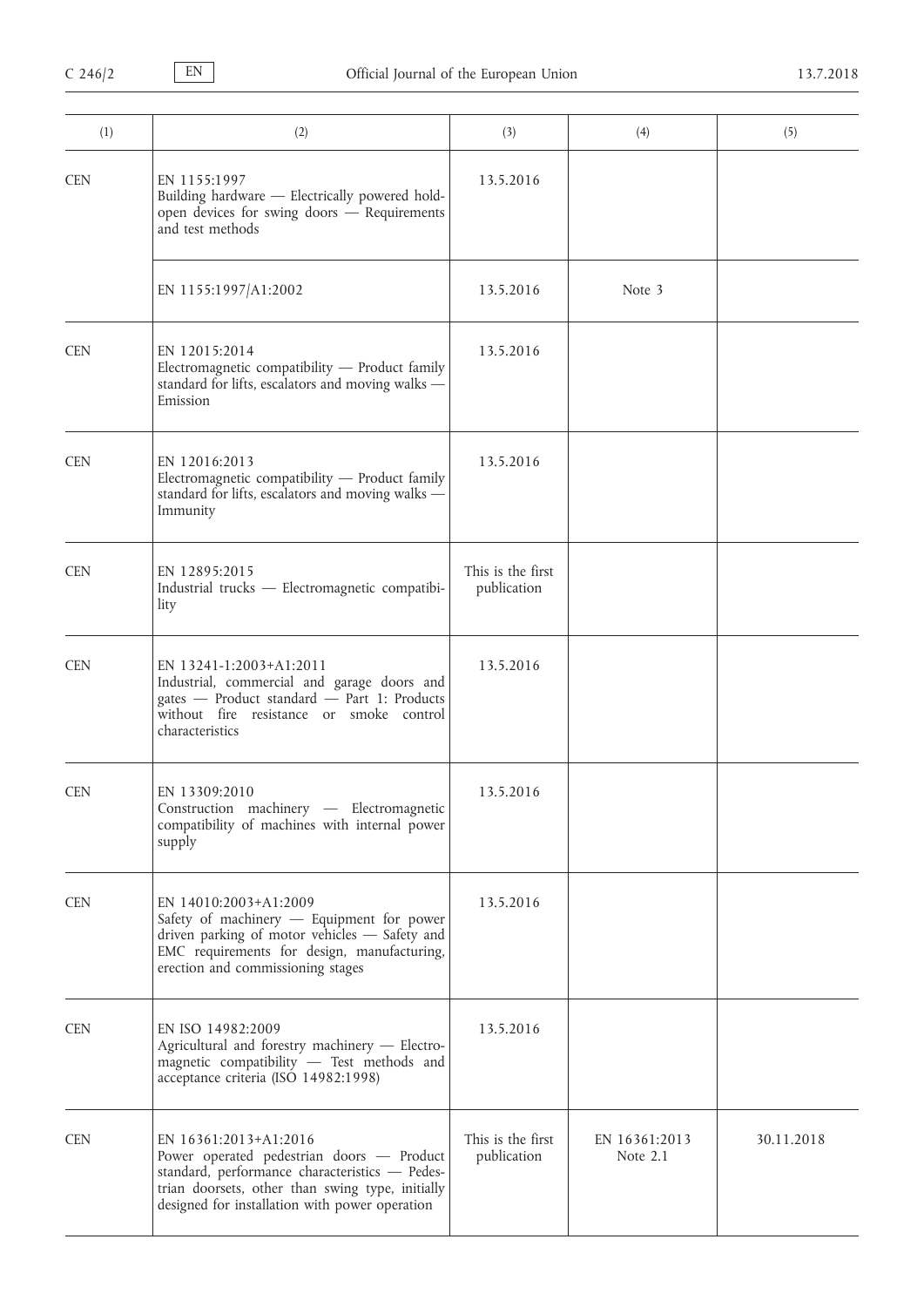| (1)     | (2)                                                                                                                                                                                                                                                                                                                                                                | (3)       | (4)    | (5) |
|---------|--------------------------------------------------------------------------------------------------------------------------------------------------------------------------------------------------------------------------------------------------------------------------------------------------------------------------------------------------------------------|-----------|--------|-----|
| Cenelec | EN 50065-1:2011<br>Signalling on low-voltage electrical installations<br>in the frequency range 3 kHz to 148,5 kHz -<br>Part 1: General requirements, frequency bands<br>and electromagnetic disturbances                                                                                                                                                          | 13.5.2016 |        |     |
| Cenelec | EN 50065-2-1:2003<br>Signalling on low-voltage electrical installations<br>in the frequency range 3 kHz to 148,5 kHz -<br>Part 2-1: Immunity requirements for mains<br>communications equipment and systems operat-<br>ing in the range of frequencies 95 kHz to<br>148,5 kHz and intended for use in residential,<br>commercial and light industrial environments | 13.5.2016 |        |     |
|         | EN 50065-2-1:2003/A1:2005                                                                                                                                                                                                                                                                                                                                          | 13.5.2016 | Note 3 |     |
|         | EN 50065-2-1:2003/AC:2003                                                                                                                                                                                                                                                                                                                                          | 13.5.2016 |        |     |
| Cenelec | EN 50065-2-2:2003<br>Signalling on low-voltage electrical installations<br>in the frequency range 3 kHz to 148,5 kHz -<br>Part 2-2: Immunity requirements for mains<br>communications equipment and systems operat-<br>ing in the range of frequencies 95 kHz to<br>148,5 kHz and intended for use in industrial<br>environments                                   | 13.5.2016 |        |     |
|         | EN 50065-2-2:2003/A1:2005                                                                                                                                                                                                                                                                                                                                          | 13.5.2016 | Note 3 |     |
|         | EN 50065-2-2:2003/A1:2005/AC:2006                                                                                                                                                                                                                                                                                                                                  | 13.5.2016 |        |     |
|         | EN 50065-2-2:2003/AC:2003                                                                                                                                                                                                                                                                                                                                          | 13.5.2016 |        |     |
| Cenelec | EN 50065-2-3:2003<br>Signalling on low-voltage electrical installations<br>in the frequency range 3 kHz to 148,5 kHz -<br>Part 2-3: Immunity requirements for mains<br>communications equipment and systems operat-<br>ing in the range of frequencies 3 kHz to 95 kHz<br>and intended for use by electricity suppliers and<br>distributors                        | 13.5.2016 |        |     |
|         | EN 50065-2-3:2003/A1:2005                                                                                                                                                                                                                                                                                                                                          | 13.5.2016 | Note 3 |     |
|         | EN 50065-2-3:2003/AC:2003                                                                                                                                                                                                                                                                                                                                          | 13.5.2016 |        |     |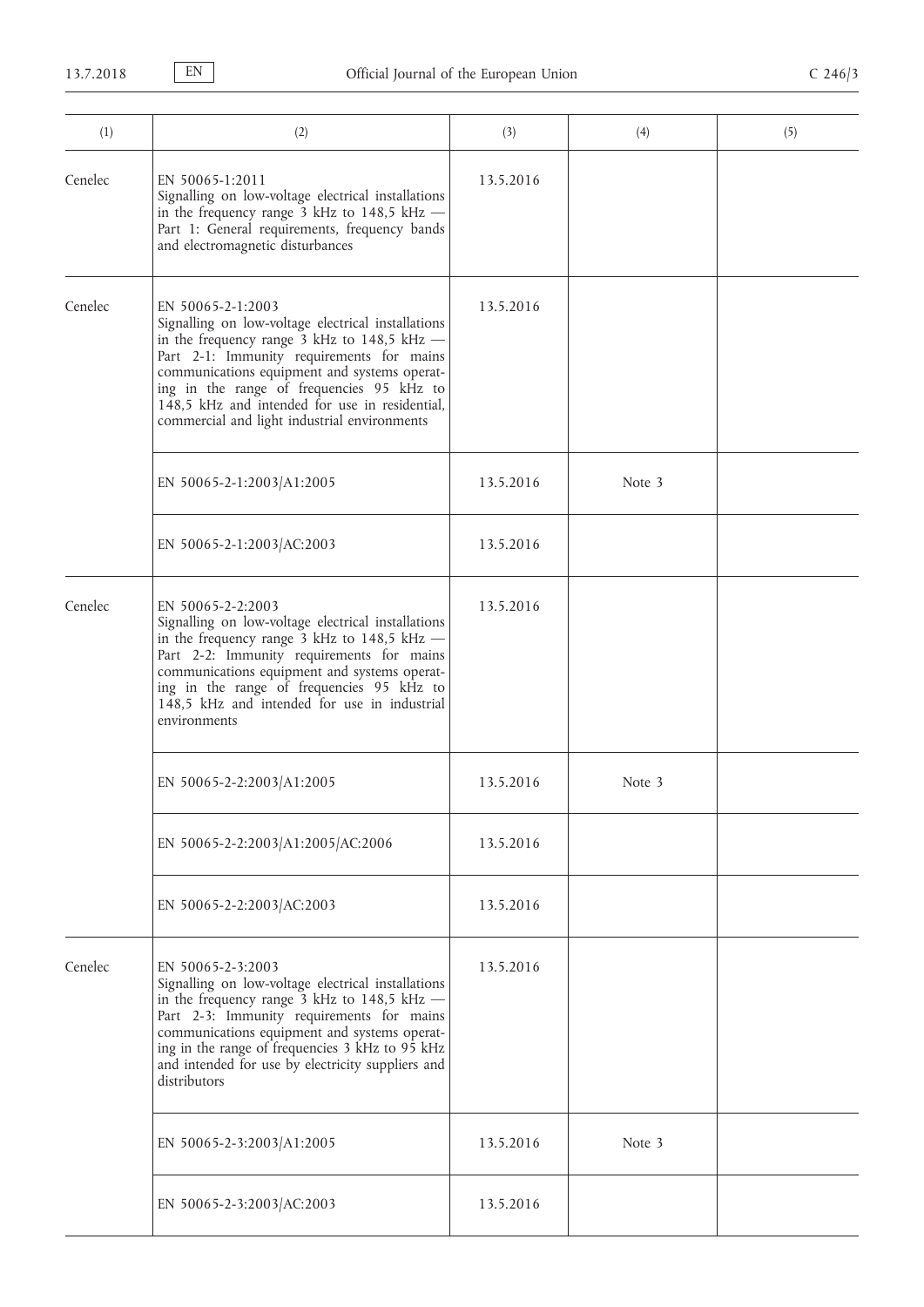| (1)     | (2)                                                                                                                                                                                                                              | (3)                              | (4)                                                            | (5)        |
|---------|----------------------------------------------------------------------------------------------------------------------------------------------------------------------------------------------------------------------------------|----------------------------------|----------------------------------------------------------------|------------|
| Cenelec | EN 50083-2:2012<br>Cable networks for television signals, sound<br>signals and interactive services - Part 2: Electro-<br>magnetic compatibility for equipment                                                                   | 13.5.2016                        |                                                                |            |
|         | EN 50083-2:2012/A1:2015                                                                                                                                                                                                          | 13.5.2016                        | Note 3                                                         | 14.9.2018  |
| Cenelec | EN 50121-1:2006<br>Railway applications - Electromagnetic compat-<br>ibility - Part 1: General                                                                                                                                   | 12.8.2016                        |                                                                |            |
|         | EN 50121-1:2006/AC:2008                                                                                                                                                                                                          | 12.8.2016                        |                                                                |            |
| Cenelec | EN $50121 - 2:2006$<br>Railway applications - Electromagnetic compat-<br>ibility $-$ Part 2: Emission of the whole railway<br>system to the outside world                                                                        | 12.8.2016                        |                                                                |            |
|         | EN 50121-2:2006/AC:2008                                                                                                                                                                                                          | 12.8.2016                        |                                                                |            |
| Cenelec | EN 50121-3-1:2017<br>Railway applications - Electromagnetic compat-<br>ibility - Part 3-1: Rolling stock - Train and<br>complete vehicle                                                                                         | This is the first<br>publication | EN 50121-3-1:2006<br>EN 50121-3-1:2006/<br>AC:2008<br>Note 2.1 | 30.11.2018 |
| Cenelec | EN 50121-3-2:2016<br>Railway applications - Electromagnetic compat-<br>ibility $-$ Part 3-2: Rolling stock $-$ Apparatus                                                                                                         | This is the first<br>publication | EN 50121-3-2:2006<br>EN 50121-3-2:2006<br>AC:2008<br>Note 2.1  | 30.11.2018 |
| Cenelec | EN 50121-4:2016<br>Railway applications - Electromagnetic compat-<br>ibility - Part 4: Emission and immunity of the<br>signalling and telecommunications apparatus                                                               | This is the first<br>publication | EN 50121-4:2006<br>EN 50121-4:2006<br>AC:2008<br>Note 2.1      | 30.11.2018 |
| Cenelec | EN 50121-5:2017<br>Railway applications - Electromagnetic compat-<br>ibility $-$ Part 5: Emission and immunity of fixed<br>power supply installations and apparatus                                                              | This is the first<br>publication | EN 50121-5:2006<br>EN 50121-5:2006<br>AC:2008<br>Note 2.1      | 30.11.2018 |
| Cenelec | EN 50130-4:2011<br>Alarm systems - Part 4: Electromagnetic<br>compatibility - Product family standard: Im-<br>munity requirements for components of fire,<br>intruder, hold up, CCTV, access control and social<br>alarm systems | 13.5.2016                        |                                                                |            |
| Cenelec | EN 50148:1995<br>Electronic taximeters                                                                                                                                                                                           | 13.5.2016                        |                                                                |            |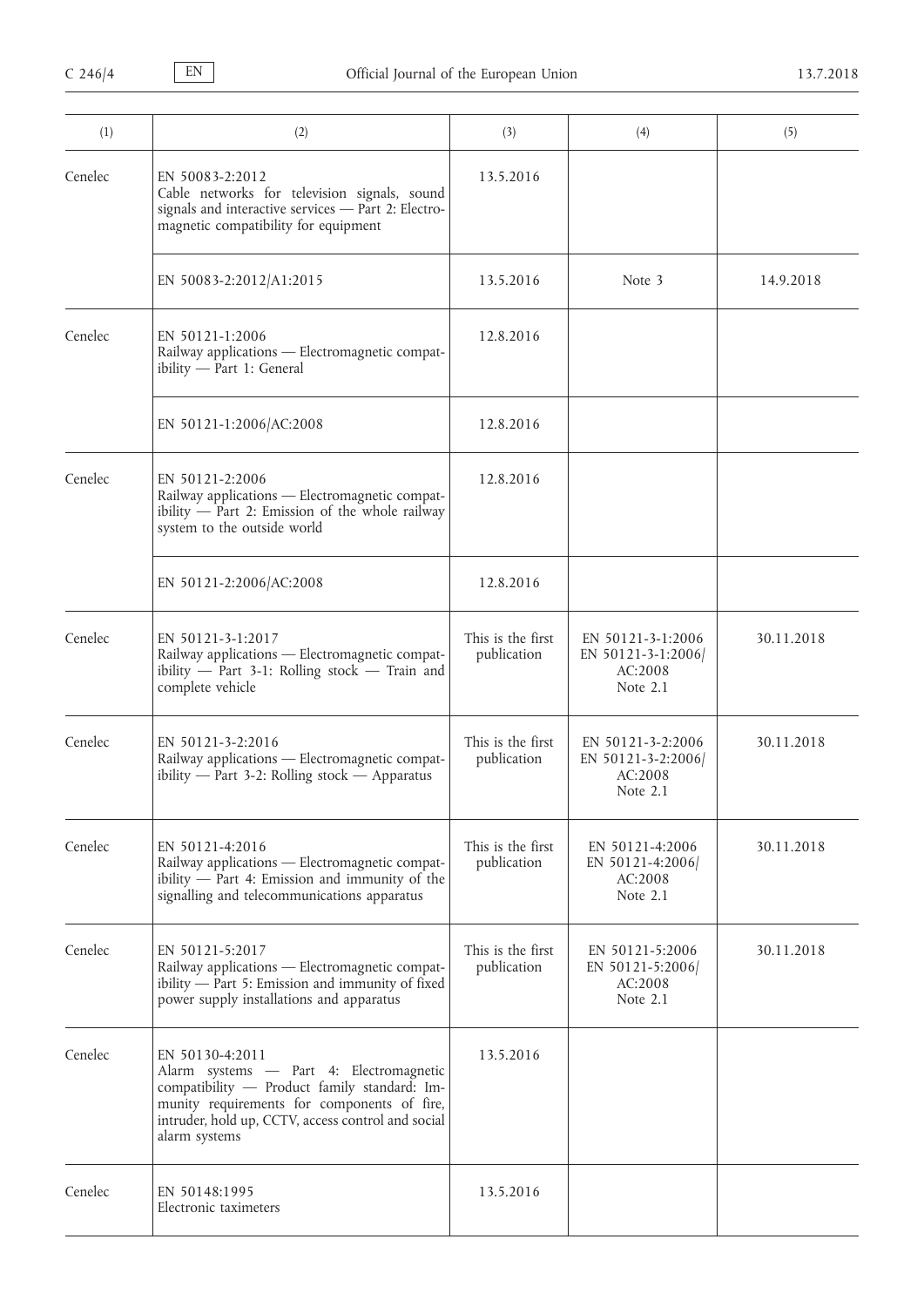| (1)     | (2)                                                                                                                                                                                                                                                   | (3)                              | (4)                       | (5)        |
|---------|-------------------------------------------------------------------------------------------------------------------------------------------------------------------------------------------------------------------------------------------------------|----------------------------------|---------------------------|------------|
| Cenelec | EN 50270:2015<br>compatibility - Electrical<br>Electromagnetic<br>apparatus for the detection and measurement of<br>combustible gases, toxic gases or oxygen                                                                                          | This is the first<br>publication | EN 50270:2006<br>Note 2.1 | 30.11.2018 |
|         | EN 50270:2015/AC:2016-08                                                                                                                                                                                                                              | This is the first<br>publication |                           |            |
| Cenelec | EN 50293:2012<br>Road traffic signal systems - Electromagnetic<br>compatibility                                                                                                                                                                       | 13.5.2016                        |                           |            |
| Cenelec | EN 50370-1:2005<br>Electromagnetic compatibility (EMC) - Product<br>family standard for machine tools - Part 1:<br>Emission                                                                                                                           | 13.5.2016                        |                           |            |
| Cenelec | EN 50370-2:2003<br>Electromagnetic compatibility (EMC) - Product<br>family standard for machine tools - Part 2:<br>Immunity                                                                                                                           | 13.5.2016                        |                           |            |
| Cenelec | EN 50412-2-1:2005<br>Power line communication apparatus and sys-<br>tems used in low-voltage installations in the<br>frequency range 1,6 MHz to 30 MHz - Part 2-1:<br>Residential, commercial and industrial environ-<br>ment - Immunity requirements | 13.5.2016                        |                           |            |
|         | EN 50412-2-1:2005/AC:2009                                                                                                                                                                                                                             | 13.5.2016                        |                           |            |
| Cenelec | EN 50428:2005<br>Switches for household and similar fixed electric-<br>al installations - Collateral standard - Switches<br>and related accessories for use in home and<br>building electronic systems (HBES)                                         | 13.5.2016                        |                           |            |
|         | EN 50428:2005/A1:2007                                                                                                                                                                                                                                 | 13.5.2016                        | Note 3                    |            |
|         | EN 50428:2005/A2:2009                                                                                                                                                                                                                                 | 13.5.2016                        | Note 3                    |            |
| Cenelec | EN 50470-1:2006<br>Electricity metering equipment $(a.c.)$ - Part 1:<br>General requirements, tests and test conditions -<br>Metering equipment (class indexes A, B and C)                                                                            | 13.5.2016                        |                           |            |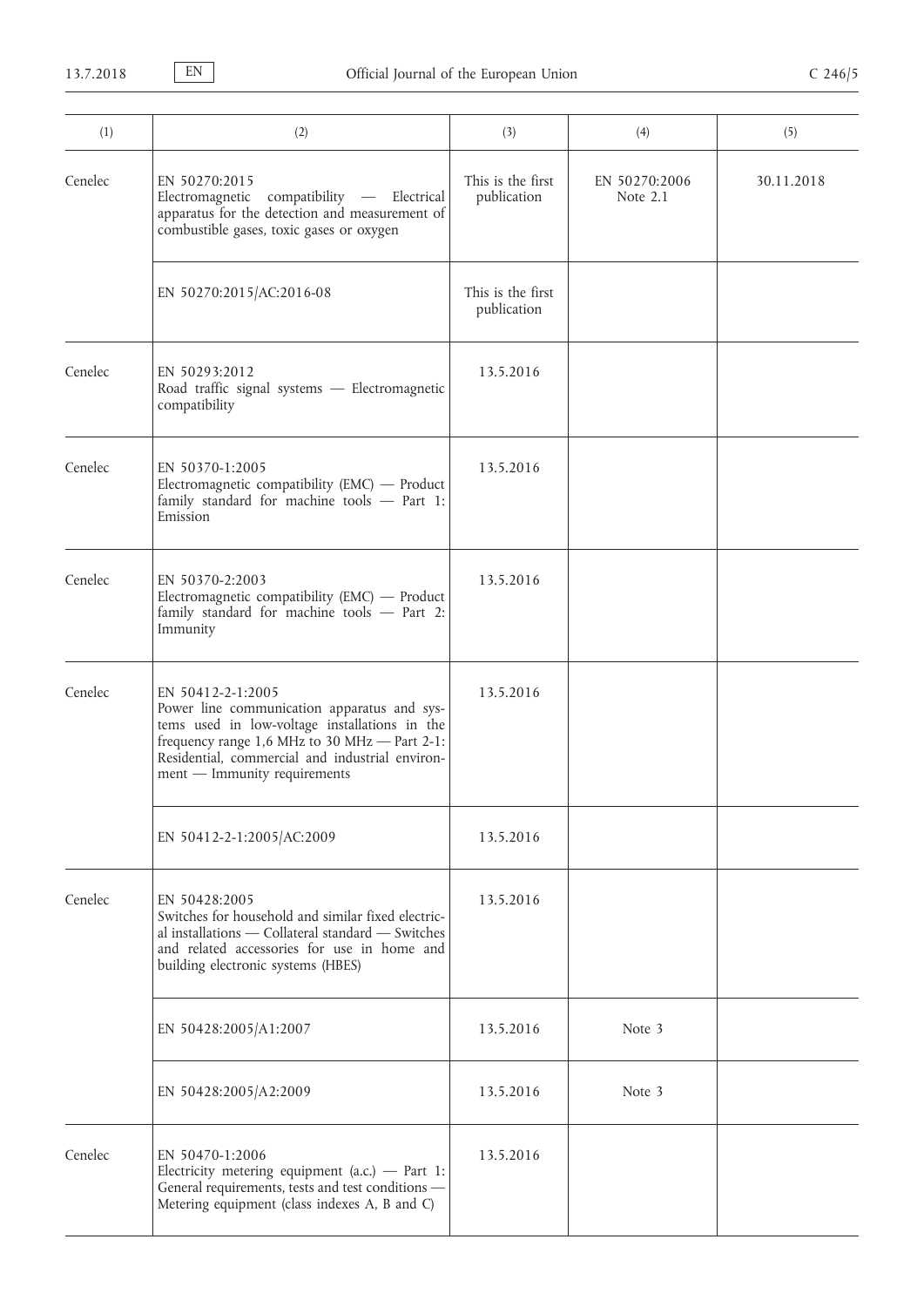| (1)     | (2)                                                                                                                                                                                                                                                                       | (3)       | (4) | (5) |
|---------|---------------------------------------------------------------------------------------------------------------------------------------------------------------------------------------------------------------------------------------------------------------------------|-----------|-----|-----|
| Cenelec | EN 50490:2008<br>Electrical installations for lighting and beaconing<br>of aerodromes - Technical requirements for<br>aeronautical ground lighting control and mon-<br>itoring systems - Units for selective switching<br>and monitoring of individual lamps              | 13.5.2016 |     |     |
| Cenelec | EN 50491-5-1:2010<br>General requirements for Home and Building<br>Electronic Systems (HBES) and Building Automa-<br>tion and Control Systems (BACS) - Part 5-1:<br>EMC requirements, conditions and test set-up                                                          | 13.5.2016 |     |     |
| Cenelec | EN 50491-5-2:2010<br>General requirements for Home and Building<br>Electronic Systems (HBES) and Building Automa-<br>tion and Control Systems (BACS) - Part 5-2:<br>EMC requirements for HBES/BACS used in<br>residential, commercial and light industry envir-<br>onment | 13.5.2016 |     |     |
| Cenelec | EN 50491-5-3:2010<br>General requirements for Home and Building<br>Electronic Systems (HBES) and Building Automa-<br>tion and Control Systems (BACS) - Part 5-3:<br>EMC requirements for HBES/BACS used in<br>industry environment                                        | 13.5.2016 |     |     |
| Cenelec | EN 50498:2010<br>Electromagnetic compatibility (EMC) - Product<br>family standard for aftermarket electronic equip-<br>ment in vehicles                                                                                                                                   | 13.5.2016 |     |     |
| Cenelec | EN 50512:2009<br>Electrical installations for lighting and beaconing<br>of aerodromes - Advanced Visual Docking<br>Guidance Systems (A-VDGS)                                                                                                                              | 13.5.2016 |     |     |
| Cenelec | EN 50529-1:2010<br>EMC Network Standard - Part 1: Wire-line<br>telecommunications networks using telephone<br>wires                                                                                                                                                       | 13.5.2016 |     |     |
| Cenelec | EN 50529-2:2010<br>EMC Network Standard - Part 2: Wire-line<br>telecommunications networks using coaxial<br>cables                                                                                                                                                        | 13.5.2016 |     |     |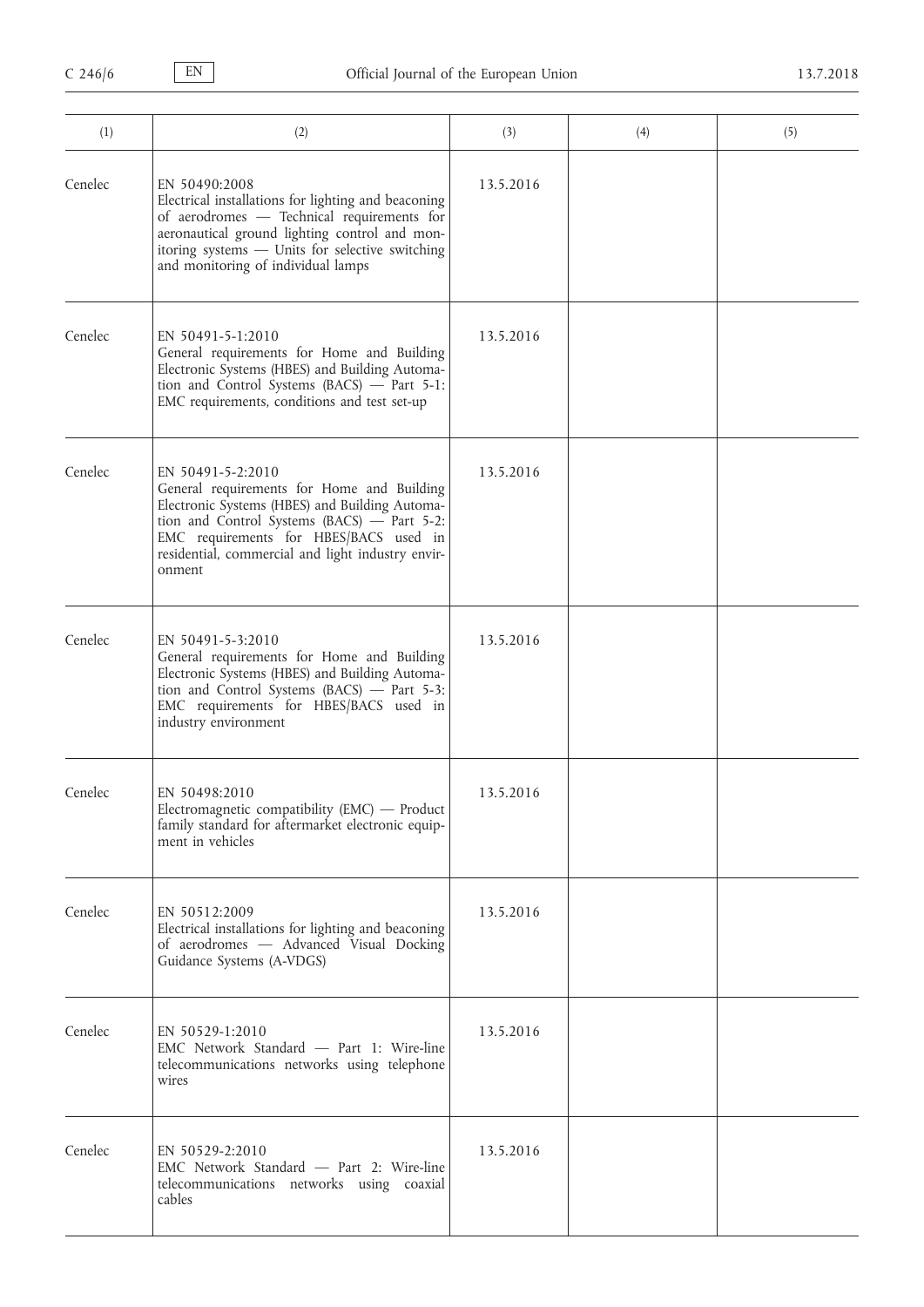| (1)     | (2)                                                                                                                                                                                                                | (3)       | (4)                                        | (5)       |
|---------|--------------------------------------------------------------------------------------------------------------------------------------------------------------------------------------------------------------------|-----------|--------------------------------------------|-----------|
| Cenelec | EN 50550:2011<br>Power frequency overvoltage protective device<br>for household and similar applications (POP)                                                                                                     | 13.5.2016 |                                            |           |
|         | EN 50550:2011/AC:2012                                                                                                                                                                                              | 13.5.2016 |                                            |           |
|         | EN 50550:2011/A1:2014                                                                                                                                                                                              | 13.5.2016 | Note 3                                     | 28.7.2017 |
| Cenelec | EN 50557:2011<br>Requirements for automatic reclosing devices<br>(ARDs) for circuit breakers-RCBOs-RCCBs for<br>household and similar uses                                                                         | 13.5.2016 |                                            |           |
| Cenelec | EN 50561-1:2013<br>Power line communication apparatus used in<br>$low-voltage$ installations $-$ Radio disturbance<br>characteristics - Limits and methods of mea-<br>surement - Part 1: Apparatus for in-home use | 13.5.2016 | EN 55022:2010<br>EN 55032:2012<br>Note 2.3 | 9.10.2016 |
| Cenelec | EN 55011:2009<br>Industrial, scientific and medical equipment -<br>Radio-frequency disturbance characteristics -<br>Limits and methods of measurement<br>CISPR 11:2009 (Modified)                                  | 13.5.2016 |                                            |           |
|         | EN 55011:2009/A1:2010<br>CISPR 11:2009/A1:2010                                                                                                                                                                     | 13.5.2016 | Note 3                                     |           |
| Cenelec | EN 55012:2007<br>Vehicles, boats and internal combustion en-<br>gines - Radio disturbance characteristics -<br>Limits and methods of measurement for the<br>protection of off-board receivers<br>CISPR 12:2007     | 13.5.2016 |                                            |           |
|         | EN 55012:2007/A1:2009<br>CISPR 12:2007/A1:2009                                                                                                                                                                     | 13.5.2016 | Note 3                                     |           |
| Cenelec | EN 55014-1:2006<br>Electromagnetic compatibility - Requirements<br>for household appliances, electric tools and<br>similar apparatus - Part 1: Emission<br>CISPR 14-1:2005                                         | 13.5.2016 |                                            |           |
|         | EN 55014-1:2006/A1:2009<br>CISPR 14-1:2005/A1:2008                                                                                                                                                                 | 13.5.2016 | Note 3                                     |           |
|         | EN 55014-1:2006/A2:2011<br>CISPR 14-1:2005/A2:2011                                                                                                                                                                 | 13.5.2016 | Note 3                                     |           |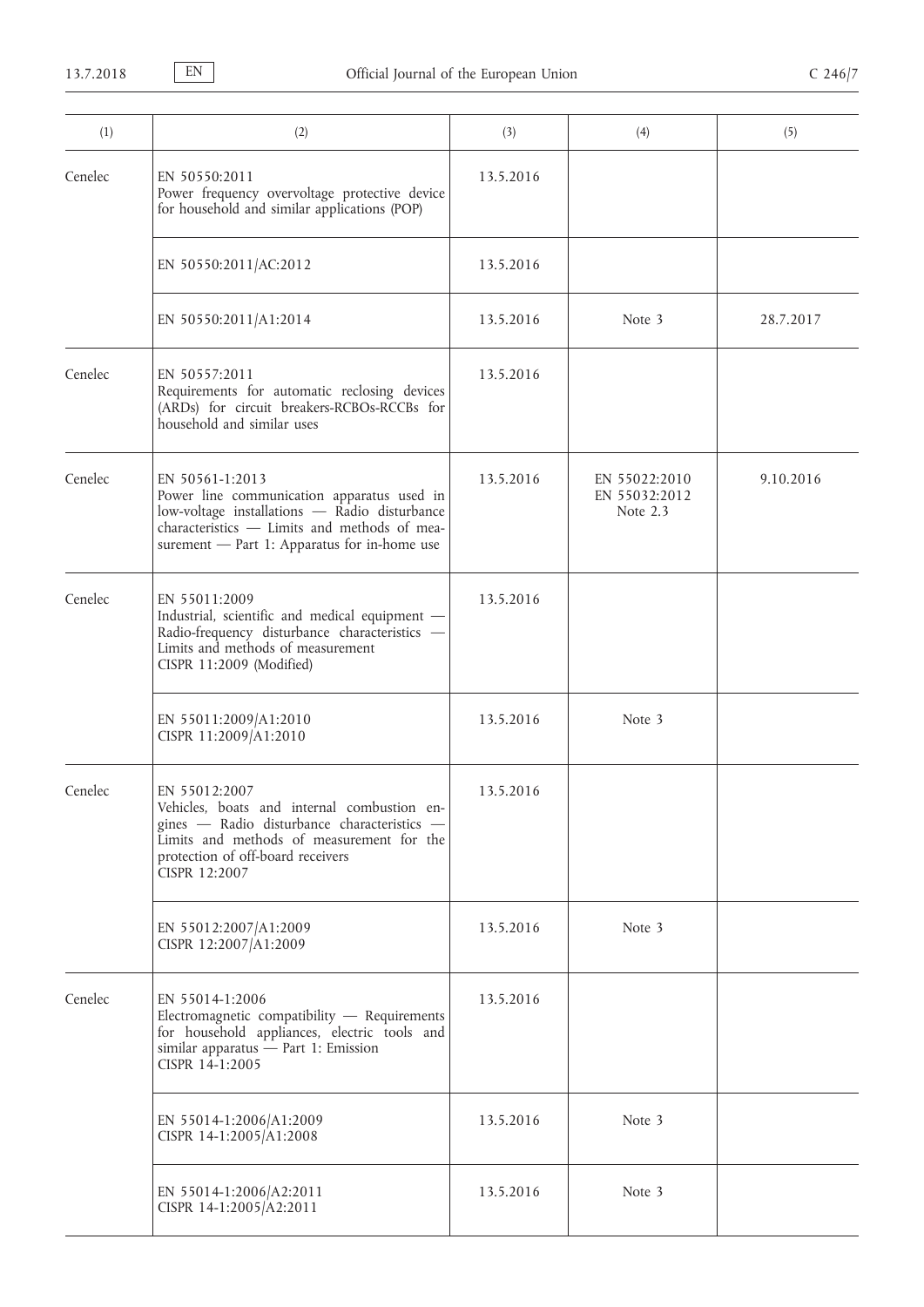| (1)     | (2)                                                                                                                                                                                                      | (3)       | (4)                                                           | (5)       |
|---------|----------------------------------------------------------------------------------------------------------------------------------------------------------------------------------------------------------|-----------|---------------------------------------------------------------|-----------|
| Cenelec | EN 55014-2:1997<br>Electromagnetic compatibility - Requirements<br>for household appliances, electric tools and<br>similar apparatus - Part 2: Immunity - Product<br>family standard<br>CISPR 14-2:1997  | 12.8.2016 |                                                               |           |
|         | EN 55014-2:1997/A1:2001<br>CISPR 14-2:1997/A1:2001                                                                                                                                                       | 12.8.2016 | Note 3                                                        |           |
|         | EN 55014-2:1997/A2:2008<br>CISPR 14-2:1997/A2:2008                                                                                                                                                       | 12.8.2016 | Note 3                                                        |           |
|         | EN 55014-2:1997/AC:1997                                                                                                                                                                                  | 12.8.2016 |                                                               |           |
| Cenelec | EN 55015:2013<br>Limits and methods of measurement of radio<br>disturbance characteristics of electrical lighting<br>and similar equipment<br>CISPR 15:2013 + IS1:2013 + IS2:2013                        | 13.5.2016 | EN 55015:2006<br>$+$ A1:2007<br>$+ A2:2009$<br>Note 2.1       | 12.6.2016 |
| Cenelec | EN 55024:2010<br>Information technology equipment - Immunity<br>characteristics - Limits and methods of mea-<br>surement<br>CISPR 24:2010                                                                | 13.5.2016 |                                                               |           |
| Cenelec | EN 55032:2012<br>Electromagnetic compatibility of multimedia<br>equipment - Emission requirements<br>CISPR 32:2012                                                                                       | 12.8.2016 | EN 55022:2010<br>EN 55103-1:2009<br>$+$ A1:2012<br>Note $2.2$ | 5.3.2017  |
|         | EN 55032:2012/AC:2013                                                                                                                                                                                    | 12.8.2016 |                                                               |           |
| Cenelec | EN 55103-1:2009<br>Electromagnetic compatibility - Product family<br>standard for audio, video, audio-visual and<br>entertainment lighting control apparatus for<br>professional use - Part 1: Emissions | 12.8.2016 |                                                               |           |
|         | EN 55103-1:2009/A1:2012                                                                                                                                                                                  | 12.8.2016 | Note 3                                                        |           |
| Cenelec | EN 55103-2:2009<br>Electromagnetic compatibility - Product family<br>standard for audio, video, audio-visual and<br>entertainment lighting control apparatus for<br>professional use - Part 2: Immunity  | 13.5.2016 |                                                               |           |
| Cenelec | EN 60034-1:2010<br>Rotating electrical machines - Part 1: Rating and<br>performance<br>IEC 60034-1:2010 (Modified)                                                                                       | 13.5.2016 |                                                               |           |
|         | EN 60034-1:2010/AC:2010                                                                                                                                                                                  | 13.5.2016 |                                                               |           |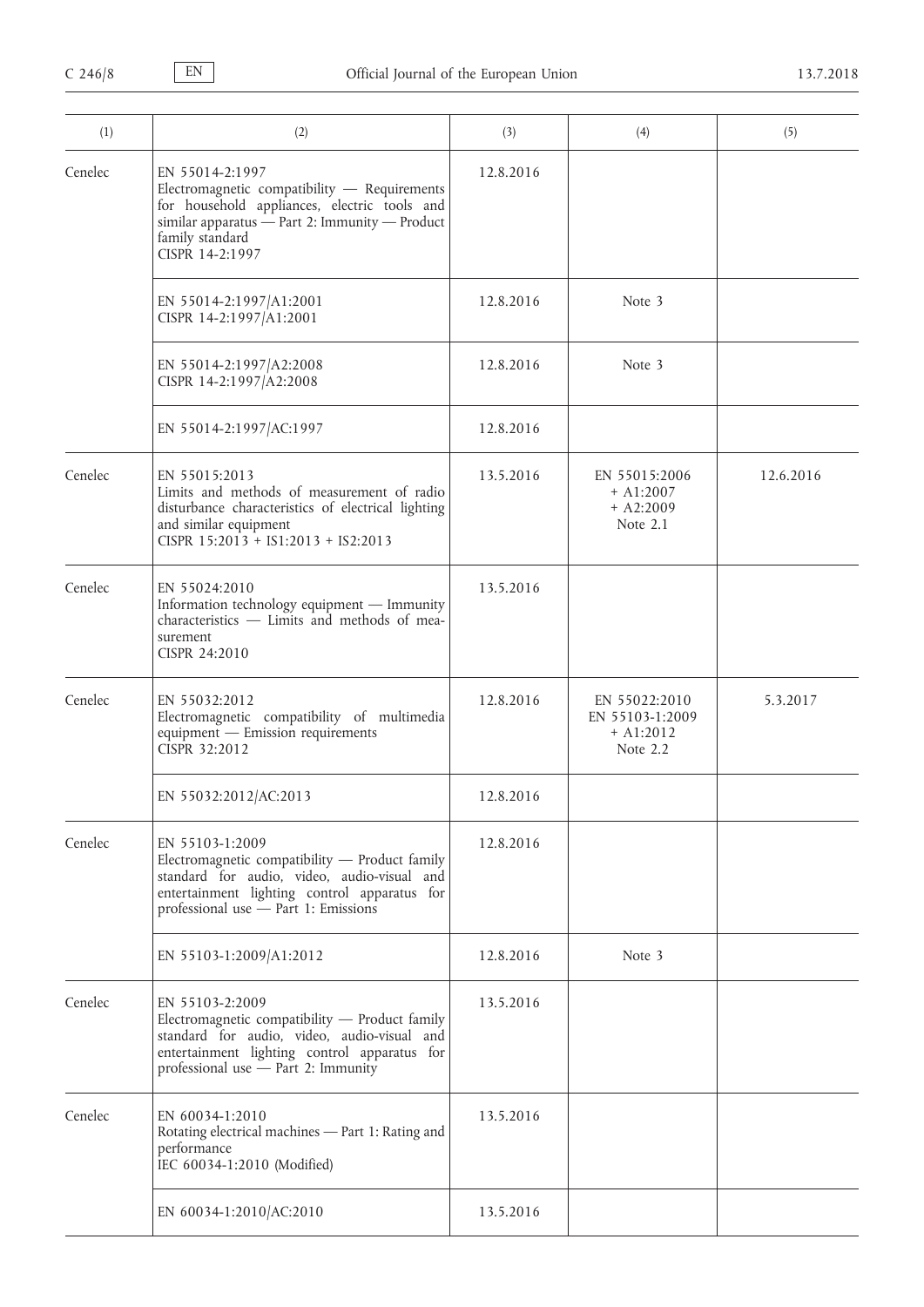| (1)     | (2)                                                                                                                                                                                                                  | (3)       | (4)                                                                                                                       | (5)       |
|---------|----------------------------------------------------------------------------------------------------------------------------------------------------------------------------------------------------------------------|-----------|---------------------------------------------------------------------------------------------------------------------------|-----------|
| Cenelec | EN 60204-31:2013<br>Safety of machinery - Electrical equipment of<br>machines - Part 31: Particular safety and EMC<br>requirements for sewing machines, units and<br>systems<br>IEC 60204-31:2013                    | 13.5.2016 | EN 60204-31:1998<br>Note 2.1                                                                                              | 28.5.2016 |
| Cenelec | EN 60255-26:2013<br>Measuring relays and protection equipment -<br>Part 26: Electromagnetic compatibility require-<br>ments<br>IEC 60255-26:2013                                                                     | 13.5.2016 |                                                                                                                           |           |
|         | EN 60255-26:2013/AC:2013                                                                                                                                                                                             | 13.5.2016 |                                                                                                                           |           |
| Cenelec | EN 60669-2-1:2004<br>Switches for household and similar fixed electric-<br>al installations - Part 2-1: Particular require-<br>ments - Electronic switches<br>IEC 60669-2-1:2002 (Modified) + IS1:2011 +<br>IS2:2012 | 13.5.2016 |                                                                                                                           |           |
|         | EN 60669-2-1:2004/A1:2009<br>IEC 60669-2-1:2002/A1:2008 (Modified)                                                                                                                                                   | 13.5.2016 | Note 3                                                                                                                    |           |
|         | EN 60669-2-1:2004/A12:2010                                                                                                                                                                                           | 13.5.2016 | Note 3                                                                                                                    |           |
|         | EN 60669-2-1:2004/AC:2007                                                                                                                                                                                            | 13.5.2016 |                                                                                                                           |           |
| Cenelec | EN 60730-1:2011<br>Automatic electrical controls for household and<br>similar use - Part 1: General requirements<br>IEC 60730-1:2010 (Modified)                                                                      | 13.5.2016 | EN 60730-1:2000<br>$+$ A12:2003<br>$+$ A13:2004<br>$+$ A14:2005<br>$+$ A16:2007<br>$+$ A1:2004<br>$+ A2:2008$<br>Note 2.1 | 28.6.2016 |
| Cenelec | EN 60730-2-5:2002<br>Automatic electrical controls for household and<br>similar use - Part 2-5: Particular requirements<br>for automatic electrical burner control systems<br>IEC 60730-2-5:2000 (Modified)          | 12.8.2016 |                                                                                                                           |           |
|         | EN 60730-2-5:2002/A11:2005                                                                                                                                                                                           | 12.8.2016 |                                                                                                                           |           |
|         | EN 60730-2-5:2002/A1:2004<br>IEC 60730-2-5:2000/A1:2004 (Modified)                                                                                                                                                   | 12.8.2016 |                                                                                                                           |           |
|         | EN 60730-2-5:2002/A2:2010<br>IEC 60730-2-5:2000/A2:2008 (Modified)                                                                                                                                                   | 12.8.2016 | Note 3                                                                                                                    |           |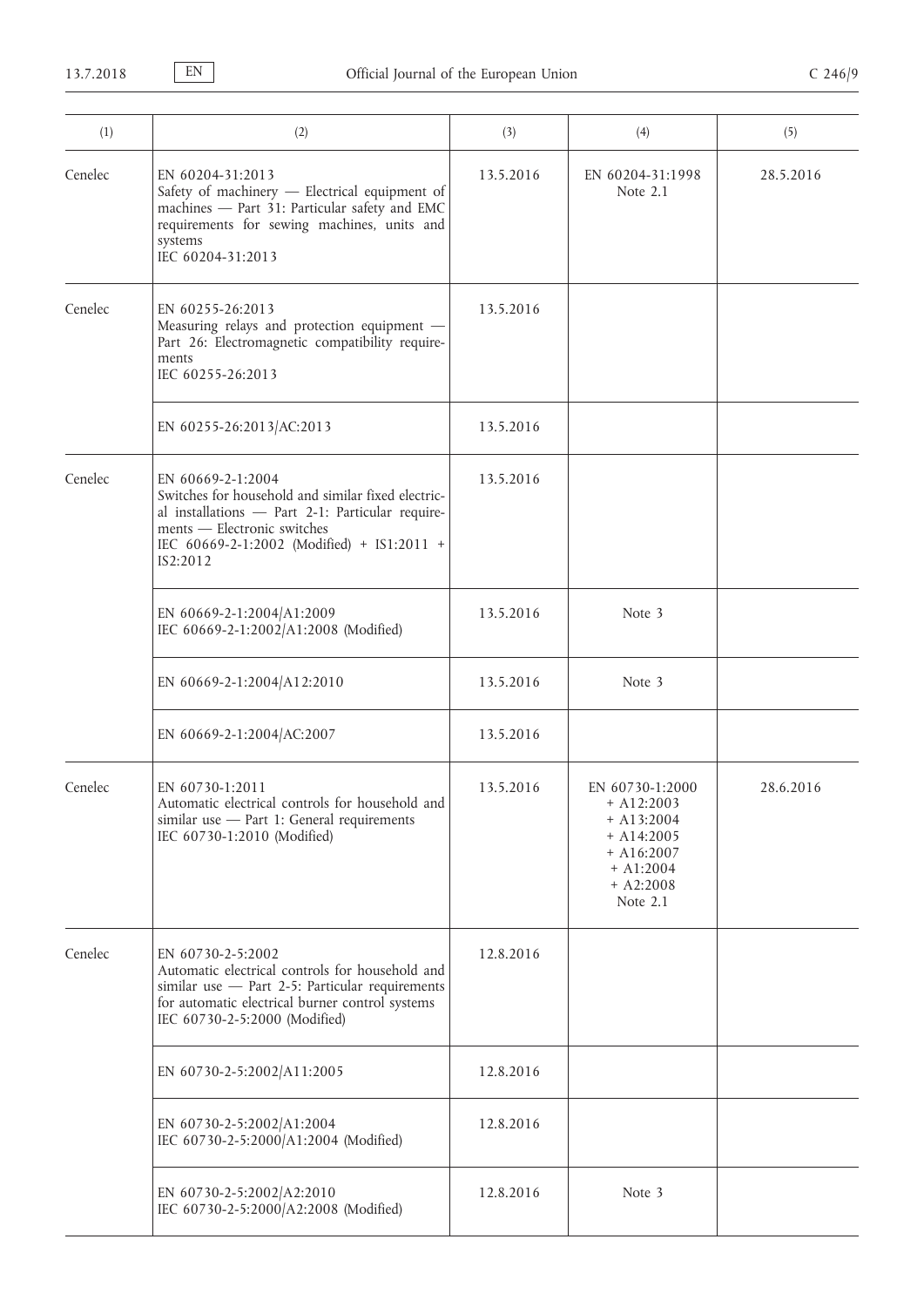| (1)     | (2)                                                                                                                                                                                                                                                 | (3)       | (4)    | (5) |
|---------|-----------------------------------------------------------------------------------------------------------------------------------------------------------------------------------------------------------------------------------------------------|-----------|--------|-----|
| Cenelec | EN 60730-2-6:2008<br>Automatic electrical controls for household and<br>similar use - Part 2-6: Particular requirements<br>for automatic electrical pressure sensing controls<br>including mechanical requirements<br>IEC 60730-2-6:2007 (Modified) | 12.8.2016 |        |     |
| Cenelec | EN 60730-2-7:2010<br>Automatic electrical controls for household and<br>similar use - Part 2-7: Particular requirements<br>for timers and time switches<br>IEC 60730-2-7:2008 (Modified)                                                            | 13.5.2016 |        |     |
|         | EN 60730-2-7:2010/AC:2011                                                                                                                                                                                                                           | 13.5.2016 |        |     |
| Cenelec | EN 60730-2-8:2002<br>Automatic electrical controls for household and<br>similar use $-$ Part 2-8: Particular requirements<br>for electrically operated water valves, including<br>mechanical requirements<br>IEC 60730-2-8:2000 (Modified)          | 13.5.2016 |        |     |
|         | EN 60730-2-8:2002/A1:2003<br>IEC 60730-2-8:2000/A1:2002 (Modified)                                                                                                                                                                                  | 13.5.2016 | Note 3 |     |
| Cenelec | EN 60730-2-9:2010<br>Automatic electrical controls for household and<br>similar use $-$ Part 2-9: Particular requirements<br>for temperature sensing controls<br>IEC 60730-2-9:2008 (Modified)                                                      | 13.5.2016 |        |     |
| Cenelec | EN 60730-2-14:1997<br>Automatic electrical controls for household and<br>similar use - Part 2-14: Particular requirements<br>for electric actuators<br>IEC 60730-2-14:1995 (Modified)                                                               | 13.5.2016 |        |     |
|         | EN 60730-2-14:1997/A1:2001<br>IEC 60730-2-14:1995/A1:2001                                                                                                                                                                                           | 13.5.2016 | Note 3 |     |
| Cenelec | EN 60730-2-15:2010<br>Automatic electrical controls for household and<br>similar use $-$ Part 2-15: Particular requirements<br>for automatic electrical air flow, water flow and<br>water level sensing controls<br>IEC 60730-2-15:2008 (Modified)  | 13.5.2016 |        |     |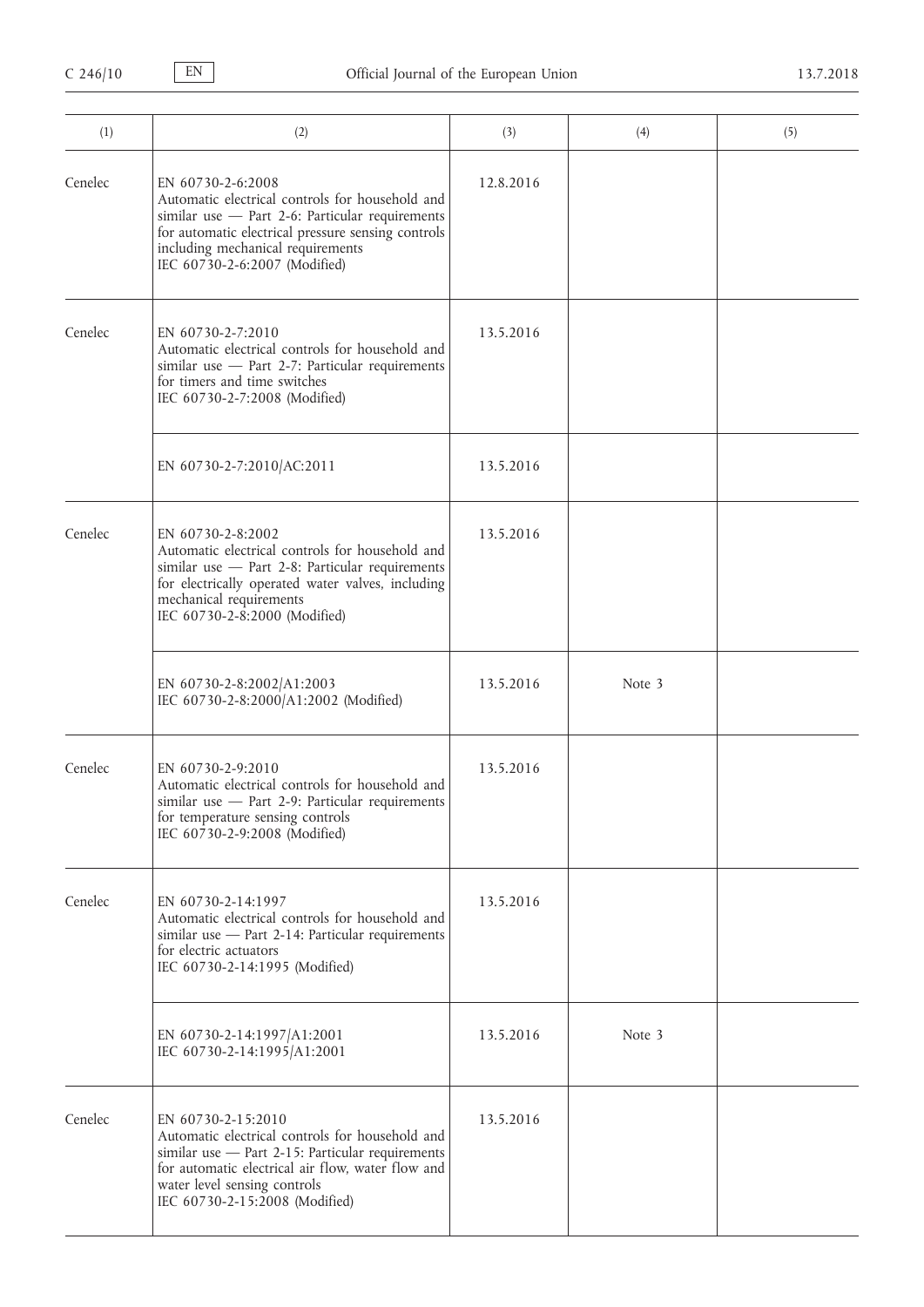| (1)     | (2)                                                                                                                                                                                   | (3)       | (4)    | (5)        |
|---------|---------------------------------------------------------------------------------------------------------------------------------------------------------------------------------------|-----------|--------|------------|
| Cenelec | EN 60870-2-1:1996<br>Telecontrol equipment and systems - Part 2:<br>Operating conditions - Section 1: Power supply<br>and electromagnetic compatibility<br>IEC 60870-2-1:1995         | 13.5.2016 |        |            |
| Cenelec | EN 60945:2002<br>Maritime navigation and radiocommunication<br>equipment and systems - General require-<br>ments - Methods of testing and required test<br>results<br>IEC 60945:2002  | 13.5.2016 |        |            |
| Cenelec | EN 60947-1:2007<br>Low-voltage switchgear and controlgear -<br>Part 1: General rules<br>IEC 60947-1:2007                                                                              | 13.5.2016 |        |            |
|         | EN 60947-1:2007/A1:2011<br>IEC 60947-1:2007/A1:2010                                                                                                                                   | 13.5.2016 | Note 3 |            |
|         | EN 60947-1:2007/A2:2014<br>IEC 60947-1:2007/A2:2014                                                                                                                                   | 13.5.2016 | Note 3 | 14.10.2017 |
| Cenelec | EN 60947-2:2006<br>Low-voltage switchgear and controlgear<br>Part 2: Circuit-breakers<br>IEC 60947-2:2006                                                                             | 13.5.2016 |        |            |
|         | EN 60947-2:2006/A1:2009<br>IEC 60947-2:2006/A1:2009                                                                                                                                   | 13.5.2016 | Note 3 |            |
|         | EN 60947-2:2006/A2:2013<br>IEC 60947-2:2006/A2:2013                                                                                                                                   | 13.5.2016 | Note 3 |            |
| Cenelec | EN 60947-3:2009<br>Low-voltage switchgear and controlgear -<br>Part 3: Switches, disconnectors, switch-discon-<br>nectors and fuse-combination units<br>IEC 60947-3:2008              | 13.5.2016 |        |            |
|         | EN 60947-3:2009/A1:2012<br>IEC 60947-3:2008/A1:2012                                                                                                                                   | 13.5.2016 | Note 3 |            |
| Cenelec | EN 60947-4-1:2010<br>Low-voltage switchgear and controlgear -<br>Part 4-1: Contactors and motor-starters - Elec-<br>tromechanical contactors and motor-starters<br>IEC 60947-4-1:2009 | 13.5.2016 |        |            |
|         | EN 60947-4-1:2010/A1:2012<br>IEC 60947-4-1:2009/A1:2012                                                                                                                               | 13.5.2016 | Note 3 |            |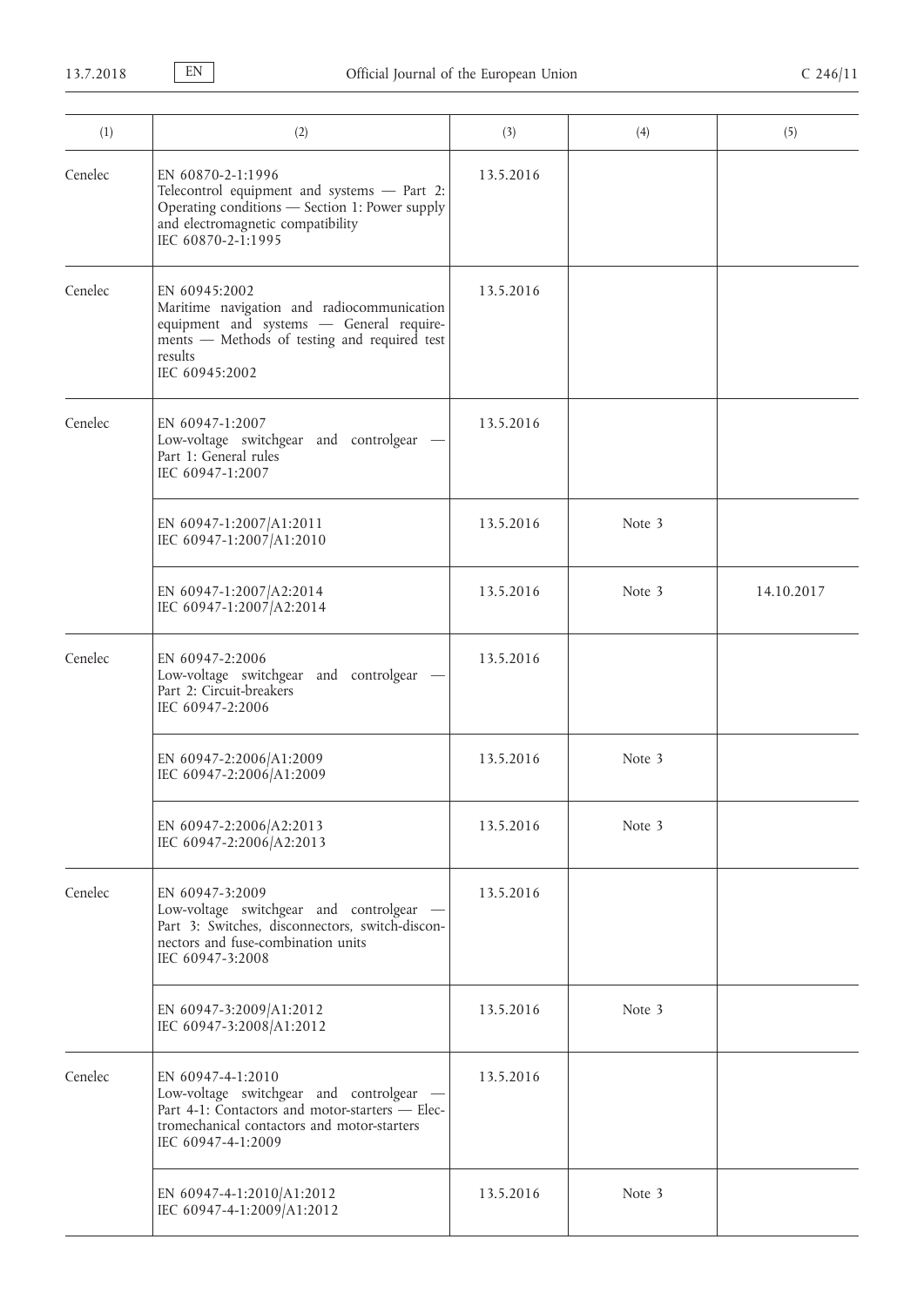| (1)     | (2)                                                                                                                                                                                                                                               | (3)       | (4)                                                         | (5)       |
|---------|---------------------------------------------------------------------------------------------------------------------------------------------------------------------------------------------------------------------------------------------------|-----------|-------------------------------------------------------------|-----------|
| Cenelec | EN 60947-4-2:2012<br>Low-voltage switchgear and controlgear -<br>Part 4-2: Contactors and motor-starters - AC<br>semiconductor motor controllers and starters<br>IEC 60947-4-2:2011                                                               | 13.5.2016 |                                                             |           |
| Cenelec | EN 60947-4-3:2014<br>Low-voltage switchgear and controlgear -<br>Part 4-3: Contactors and motor-starters - AC<br>semiconductor controllers and contactors for<br>non-motor loads<br>IEC 60947-4-3:2014                                            | 13.5.2016 | EN 60947-4-3:2000<br>$+$ A1:2006<br>$+ A2:2011$<br>Note 2.1 | 11.6.2017 |
| Cenelec | EN 60947-5-1:2004<br>Low-voltage switchgear and controlgear -<br>Part 5-1: Control circuit devices and switching<br>elements - Electromechanical control circuit<br>devices<br>IEC 60947-5-1:2003                                                 | 13.5.2016 |                                                             |           |
|         | EN 60947-5-1:2004/A1:2009<br>IEC 60947-5-1:2003/A1:2009                                                                                                                                                                                           | 13.5.2016 | Note 3                                                      |           |
|         | EN 60947-5-1:2004/AC:2004                                                                                                                                                                                                                         | 13.5.2016 |                                                             |           |
|         | EN 60947-5-1:2004/AC:2005                                                                                                                                                                                                                         | 13.5.2016 |                                                             |           |
| Cenelec | EN 60947-5-2:2007<br>Low-voltage switchgear and controlgear -<br>Part 5-2: Control circuit devices and switching<br>elements - Proximity switches<br>IEC 60947-5-2:2007                                                                           | 13.5.2016 |                                                             |           |
|         | EN 60947-5-2:2007/A1:2012<br>IEC 60947-5-2:2007/A1:2012                                                                                                                                                                                           | 13.5.2016 | Note 3                                                      |           |
| Cenelec | EN 60947-5-3:1999<br>Low-voltage switchgear and controlgear -<br>Part 5-3: Control circuit devices and switching<br>elements - Requirements for proximity devices<br>with defined behaviour under fault conditions<br>(PDF)<br>IEC 60947-5-3:1999 | 13.5.2016 |                                                             |           |
|         | EN 60947-5-3:1999/A1:2005<br>IEC 60947-5-3:1999/A1:2005                                                                                                                                                                                           | 13.5.2016 | Note 3                                                      |           |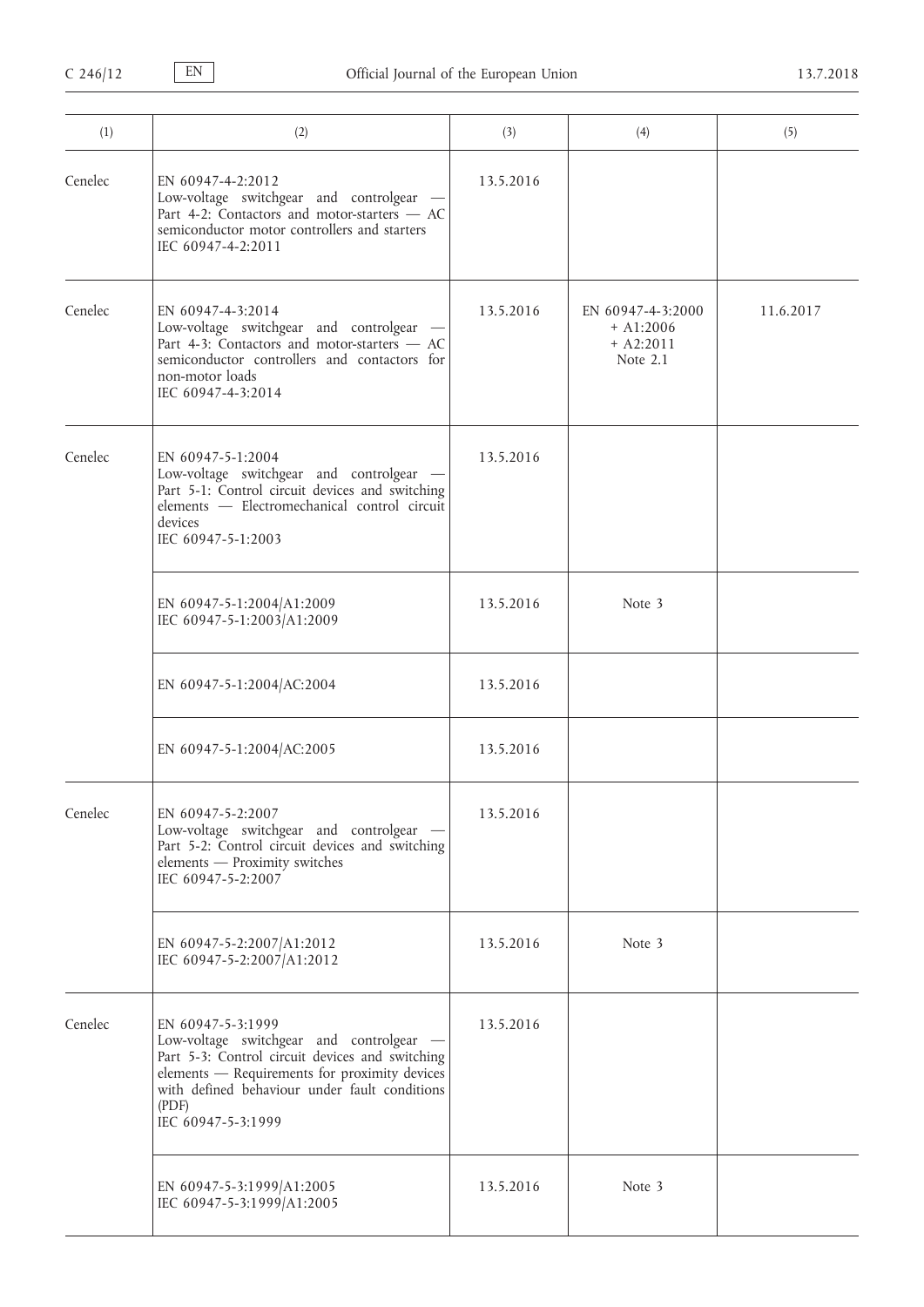| (1)     | (2)                                                                                                                                                                                                                            | (3)       | (4)    | (5)       |
|---------|--------------------------------------------------------------------------------------------------------------------------------------------------------------------------------------------------------------------------------|-----------|--------|-----------|
| Cenelec | EN 60947-5-6:2000<br>Low-voltage switchgear and controlgear - Part 5-<br>6: Control circuit devices and switching elem-<br>ents - DC interface for proximity sensors and<br>switching amplifiers (NAMUR)<br>IEC 60947-5-6:1999 | 13.5.2016 |        |           |
| Cenelec | EN 60947-5-7:2003<br>Low-voltage switchgear and controlgear - Part 5-<br>7: Control circuit devices and switching elem-<br>ents - Requirements for proximity devices with<br>analogue output<br>IEC 60947-5-7:2003             | 13.5.2016 |        |           |
| Cenelec | EN 60947-5-9:2007<br>Low-voltage switchgear and controlgear - Part 5-<br>9: Control circuit devices and switching elem-<br>ents - Flow rate switches<br>IEC 60947-5-9:2006                                                     | 13.5.2016 |        |           |
| Cenelec | EN 60947-6-1:2005<br>Low-voltage switchgear and controlgear - Part 6-<br>1: Multiple function equipment - Transfer<br>switching equipment<br>IEC 60947-6-1:2005                                                                | 13.5.2016 |        |           |
|         | EN 60947-6-1:2005/A1:2014<br>IEC 60947-6-1:2005/A1:2013                                                                                                                                                                        | 13.5.2016 | Note 3 | 17.1.2017 |
| Cenelec | EN 60947-6-2:2003<br>Low-voltage switchgear and controlgear - Part 6-<br>2: Multiple function equipment - Control and<br>protective switching devices (or equipment) (CPS)<br>IEC 60947-6-2:2002                               | 13.5.2016 |        |           |
|         | EN 60947-6-2:2003/A1:2007<br>IEC 60947-6-2:2002/A1:2007                                                                                                                                                                        | 13.5.2016 | Note 3 |           |
| Cenelec | EN 60947-8:2003<br>Low-voltage switchgear and controlgear - Part 8:<br>Control units for built-in thermal protection<br>(PTC) for rotating electrical machines<br>IEC 60947-8:2003                                             | 13.5.2016 |        |           |
|         | EN 60947-8:2003/A1:2006<br>IEC 60947-8:2003/A1:2006                                                                                                                                                                            | 13.5.2016 | Note 3 |           |
|         | EN 60947-8:2003/A2:2012<br>IEC 60947-8:2003/A2:2011                                                                                                                                                                            | 13.5.2016 | Note 3 |           |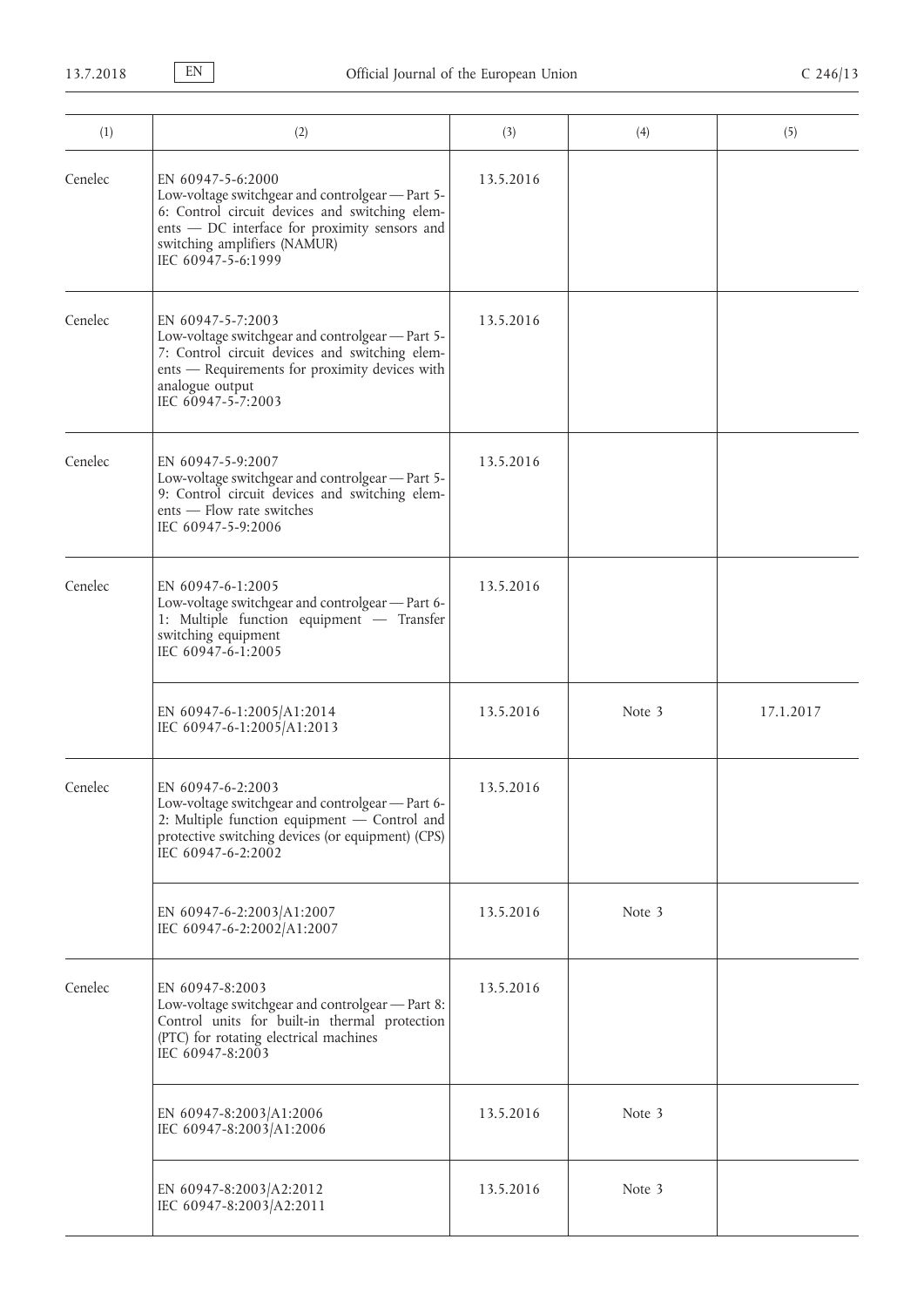| (1)     | (2)                                                                                                                                                                                                                                                                                                                   | (3)       | (4)                                                         | (5)       |
|---------|-----------------------------------------------------------------------------------------------------------------------------------------------------------------------------------------------------------------------------------------------------------------------------------------------------------------------|-----------|-------------------------------------------------------------|-----------|
| Cenelec | EN 60974-10:2014<br>Arc welding equipment - Part 10: Electromag-<br>netic compatibility (EMC) requirements<br>IEC 60974-10:2014                                                                                                                                                                                       | 13.5.2016 | EN 60974-10:2007<br>Note 2.1                                | 13.3.2017 |
| Cenelec | EN 61000-3-2:2014<br>Electromagnetic compatibility (EMC) — Part 3-2:<br>$Limits$ - Limits for harmonic current emissions<br>(equipment input current $\leq 16$ A per phase)<br>IEC 61000-3-2:2014                                                                                                                     | 13.5.2016 | EN 61000-3-2:2006<br>$+$ A1:2009<br>$+ A2:2009$<br>Note 2.1 | 30.6.2017 |
| Cenelec | EN 61000-3-3:2013<br>Electromagnetic compatibility (EMC) — Part 3-3:<br>Limits - Limitation of voltage changes, voltage<br>fluctuations and flicker in public low-voltage<br>supply systems, for equipment with rated current<br><= 16 A per phase and not subject to conditional<br>connection<br>IEC 61000-3-3:2013 | 13.5.2016 | EN 61000-3-3:2008<br>Note 2.1                               | 18.6.2016 |
| Cenelec | EN 61000-3-11:2000<br>Electromagnetic compatibility (EMC) $-$ Part 3-<br>11: Limits - Limitation of voltage changes,<br>voltage fluctuations and flicker in public low-<br>voltage supply systems - Equipment with rated<br>current <= 75 A and subject to conditional<br>connection<br>IEC 61000-3-11:2000           | 13.5.2016 |                                                             |           |
| Cenelec | EN 61000-3-12:2011<br>Electromagnetic compatibility (EMC) $-$ Part 3-<br>12: Limits - Limits for harmonic currents<br>produced by equipment connected to public<br>low-voltage systems with input current > 16 A<br>and $\le$ 75 A per phase<br>IEC 61000-3-12:2011 + IS1:2012                                        | 13.5.2016 |                                                             |           |
| Cenelec | EN 61000-6-1:2007<br>Electromagnetic compatibility (EMC) — Part 6-1:<br>Generic standards - Immunity for residential,<br>commercial and light-industrial environments<br>IEC 61000-6-1:2005                                                                                                                           | 13.5.2016 |                                                             |           |
| Cenelec | EN 61000-6-2:2005<br>Electromagnetic compatibility (EMC) — Part 6-2:<br>Generic standards - Immunity for industrial<br>environments<br>IEC 61000-6-2:2005                                                                                                                                                             | 13.5.2016 |                                                             |           |
|         | EN 61000-6-2:2005/AC:2005                                                                                                                                                                                                                                                                                             | 13.5.2016 |                                                             |           |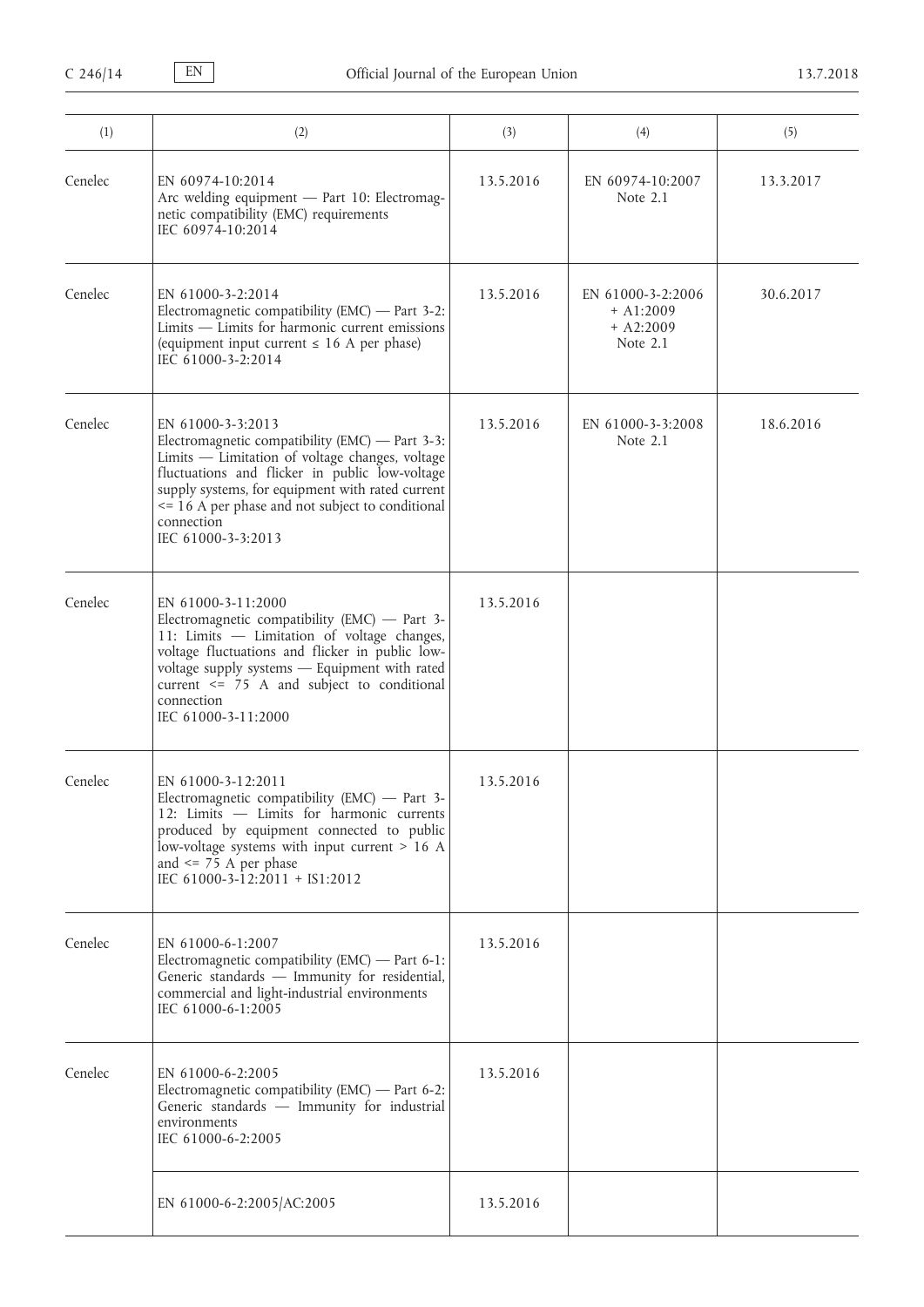| (1)     | (2)                                                                                                                                                                                                           | (3)                              | (4)                                                                                         | (5)       |
|---------|---------------------------------------------------------------------------------------------------------------------------------------------------------------------------------------------------------------|----------------------------------|---------------------------------------------------------------------------------------------|-----------|
| Cenelec | EN 61000-6-3:2007<br>Electromagnetic compatibility (EMC) - Part 6-3:<br>Generic standards - Emission standard for<br>residential, commercial and light-industrial en-<br>vironments<br>IEC 61000-6-3:2006     | 13.5.2016                        |                                                                                             |           |
|         | EN 61000-6-3:2007/A1:2011/AC:2012                                                                                                                                                                             | 13.5.2016                        |                                                                                             |           |
|         | EN 61000-6-3:2007/A1:2011<br>IEC 61000-6-3:2006/A1:2010                                                                                                                                                       | 13.5.2016                        | Note 3                                                                                      |           |
| Cenelec | EN 61000-6-4:2007<br>Electromagnetic compatibility (EMC) - Part 6-4:<br>Generic standards - Emission standard for<br>industrial environments<br>IEC 61000-6-4:2006                                            | 13.5.2016                        |                                                                                             |           |
|         | EN 61000-6-4:2007/A1:2011<br>IEC 61000-6-4:2006/A1:2010                                                                                                                                                       | 13.5.2016                        | Note 3                                                                                      |           |
| Cenelec | EN 61000-6-5:2015<br>Electromagnetic compatibility (EMC) - Part $6-5$ :<br>Generic standards - Immunity for equipment<br>used in power station and substation environ-<br>ment<br>IEC 61000-6-5:2015          | This is the first<br>publication |                                                                                             |           |
| Cenelec | EN 61008-1:2012<br>Residual current operated circuit-breakers with-<br>out integral overcurrent protection for household<br>and similar uses $(RCCBs)$ - Part 1: General rules<br>IEC 61008-1:2010 (Modified) | 13.5.2016                        | EN 61008-1:2004<br>$+$ A11:2007<br>$+$ A12:2009<br>$+$ A13:2012<br>Note 2.1                 | 18.6.2017 |
|         | EN 61008-1:2012/A1:2014<br>IEC 61008-1:2010/A1:2012 (Modified)                                                                                                                                                | 13.5.2016                        | Note 3                                                                                      | 4.8.2017  |
| Cenelec | EN 61009-1:2012<br>Residual current operated circuit-breakers with<br>integral overcurrent protection for household and<br>similar uses $(RCBOs)$ - Part 1: General rules<br>IEC 61009-1:2010 (Modified)      | 13.5.2016                        | EN 61009-1:2004<br>$+$ A11:2008<br>$+$ A12:2009<br>$+$ A13:2009<br>$+$ A14:2012<br>Note 2.1 | 18.6.2017 |
| Cenelec | EN 61131-2:2007<br>Programmable controllers - Part 2: Equipment<br>requirements and tests<br>IEC 61131-2:2007                                                                                                 | 13.5.2016                        |                                                                                             |           |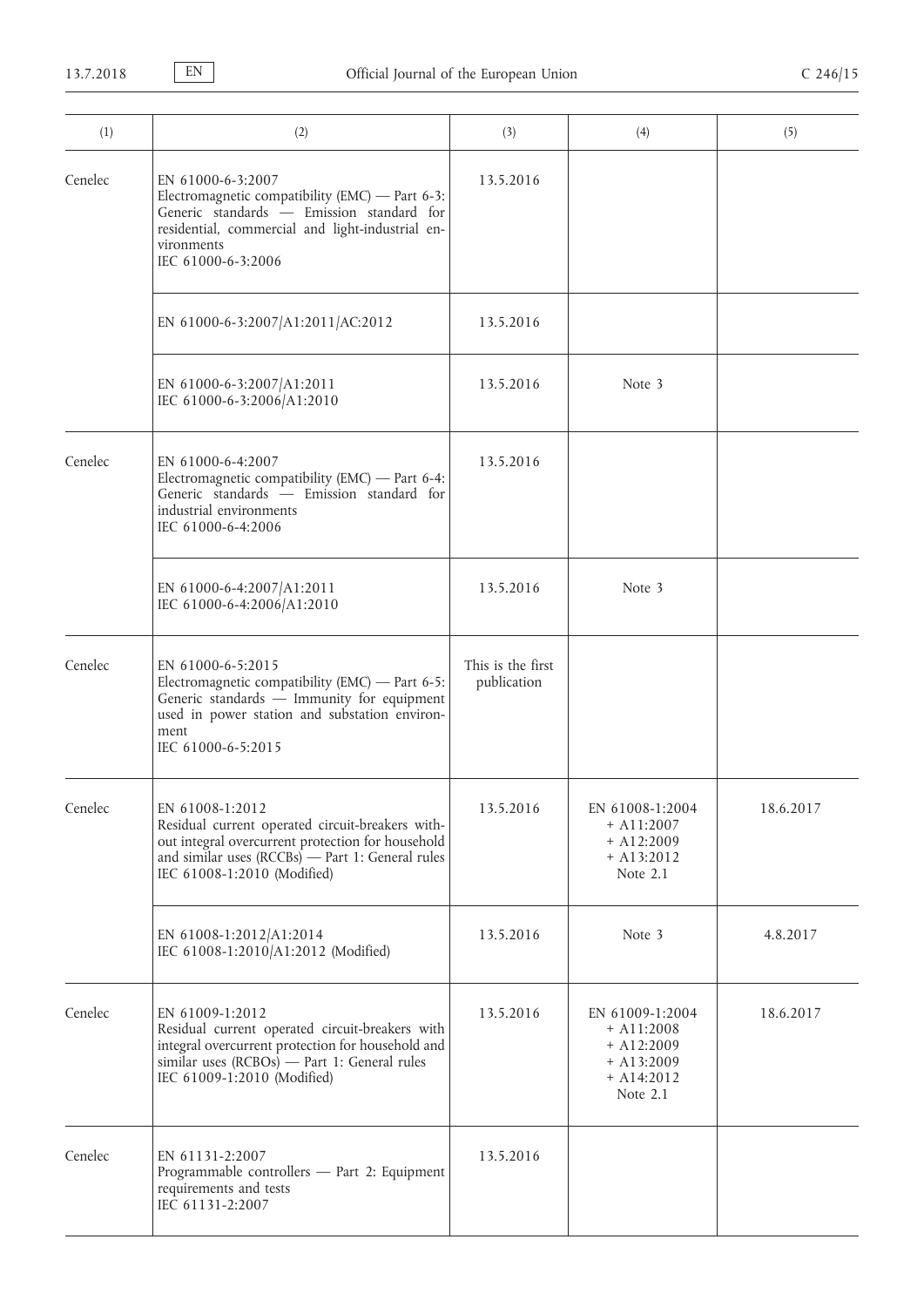| (1)     | (2)                                                                                                                                                                                                                                                                                                                                                                                                                | (3)       | (4) | (5) |
|---------|--------------------------------------------------------------------------------------------------------------------------------------------------------------------------------------------------------------------------------------------------------------------------------------------------------------------------------------------------------------------------------------------------------------------|-----------|-----|-----|
| Cenelec | EN 61204-3:2000<br>Low voltage power supplies, d.c. output - Part 3:<br>Electromagnetic compatibility (EMC)<br>IEC 61204-3:2000                                                                                                                                                                                                                                                                                    | 13.5.2016 |     |     |
| Cenelec | EN 61326-1:2013<br>Electrical equipment for measurement, control<br>and laboratory use - EMC requirements -<br>Part 1: General requirements<br>IEC 61326-1:2012                                                                                                                                                                                                                                                    | 13.5.2016 |     |     |
| Cenelec | EN 61326-2-1:2013<br>Electrical equipment for measurement, control<br>and laboratory use - EMC requirements -<br>Part 2-1: Particular requirements - Test config-<br>urations, operational conditions and performance<br>criteria for sensitive test and measurement<br>equipment for EMC unprotected applications<br>IEC 61326-2-1:2012                                                                           | 13.5.2016 |     |     |
| Cenelec | EN 61326-2-2:2013<br>Electrical equipment for measurement, control<br>and laboratory use - EMC requirements -<br>Part 2-2: Particular requirements - Test config-<br>urations, operational conditions and performance<br>criteria for portable test, measuring and monitor-<br>ing equipment used in low-voltage distribution<br>systems<br>IEC 61326-2-2:2012                                                     | 13.5.2016 |     |     |
| Cenelec | EN 61326-2-3:2013<br>Electrical equipment for measurement, control<br>and laboratory use - EMC requirements -<br>Part 2-3: Particular requirements - Test config-<br>uration, operational conditions and performance<br>criteria for transducers with integrated or remote<br>signal conditioning<br>IEC 61326-2-3:2012                                                                                            | 13.5.2016 |     |     |
| Cenelec | EN 61326-2-4:2013<br>Electrical equipment for measurement, control<br>and laboratory use - EMC requirements -<br>Part 2-4: Particular requirements - Test config-<br>urations, operational conditions and performance<br>criteria for insulation monitoring devices accord-<br>ing to IEC 61557-8 and for equipment for<br>insulation<br>fault<br>location<br>according<br>to<br>IEC 61557-9<br>IEC 61326-2-4:2012 | 13.5.2016 |     |     |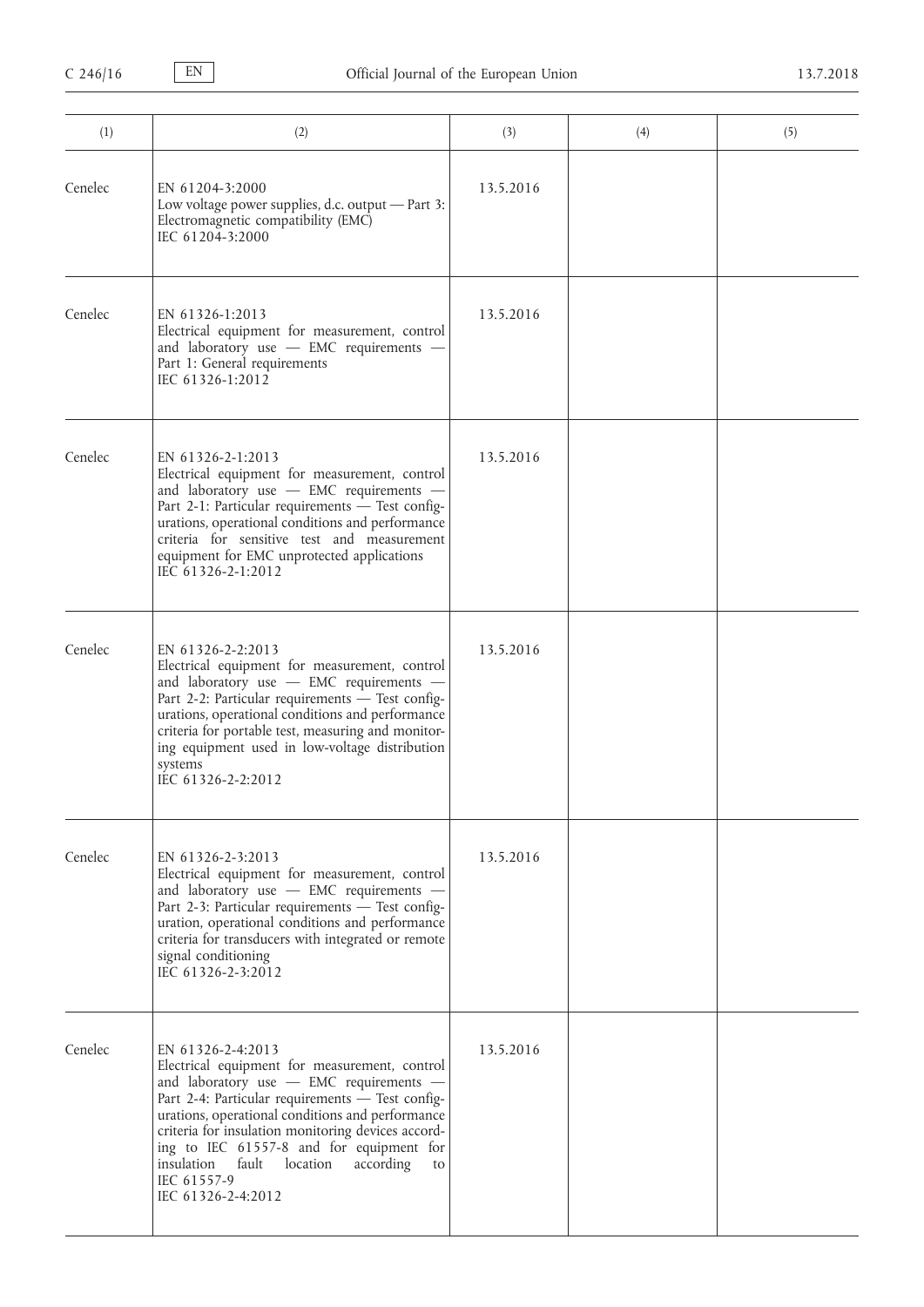| (1)     | (2)                                                                                                                                                                                                                                                                                                                       | (3)       | (4) | (5) |
|---------|---------------------------------------------------------------------------------------------------------------------------------------------------------------------------------------------------------------------------------------------------------------------------------------------------------------------------|-----------|-----|-----|
| Cenelec | EN 61326-2-5:2013<br>Electrical equipment for measurement, control<br>and laboratory use - EMC requirements -<br>Part 2-5: Particular requirements - Test config-<br>urations, operational conditions and performance<br>criteria for devices with field bus interfaces<br>according to IEC 61784-1<br>IEC 61326-2-5:2012 | 13.5.2016 |     |     |
| Cenelec | EN 61439-1:2011<br>Low-voltage switchgear and controlgear assem-<br>blies - Part 1: General rules<br>IEC 61439-1:2011                                                                                                                                                                                                     | 13.5.2016 |     |     |

EN 61439-1:2011 does not give presumption of conformity without another part of the standard.

| Cenelec | EN 61439-2:2011<br>Low-voltage switchgear and controlgear assem-<br>blies - Part 2: Power switchgear and controlgear<br>assemblies<br>IEC 61439-2:2011                           | 13.5.2016 |        |  |
|---------|----------------------------------------------------------------------------------------------------------------------------------------------------------------------------------|-----------|--------|--|
| Cenelec | EN 61439-3:2012<br>Low-voltage switchgear and controlgear assem-<br>blies - Part 3: Distribution boards intended to<br>be operated by ordinary persons (DBO)<br>IEC 61439-3:2012 | 13.5.2016 |        |  |
| Cenelec | EN 61439-4:2013<br>Low-voltage switchgear and controlgear assem-<br>blies - Part 4: Particular requirements for<br>assemblies for construction sites (ACS)<br>IEC 61439-4:2012   | 13.5.2016 |        |  |
| Cenelec | EN 61439-5:2011<br>Low-voltage switchgear and controlgear assem-<br>blies - Part 5: Assemblies for power distribution<br>in public networks<br>IEC 61439-5:2010                  | 12.8.2016 |        |  |
| Cenelec | EN 61439-6:2012<br>Low-voltage switchgear and controlgear assem-<br>blies - Part 6: Busbar trunking systems (bus-<br>ways)<br>IEC 61439-6:2012                                   | 13.5.2016 |        |  |
| Cenelec | EN 61543:1995<br>Residual current-operated protective devices<br>(RCDs) for household and similar use - Electro-<br>magnetic compatibility<br>IEC 61543:1995                     | 13.5.2016 |        |  |
|         | EN 61543:1995/A11:2003                                                                                                                                                           | 13.5.2016 | Note 3 |  |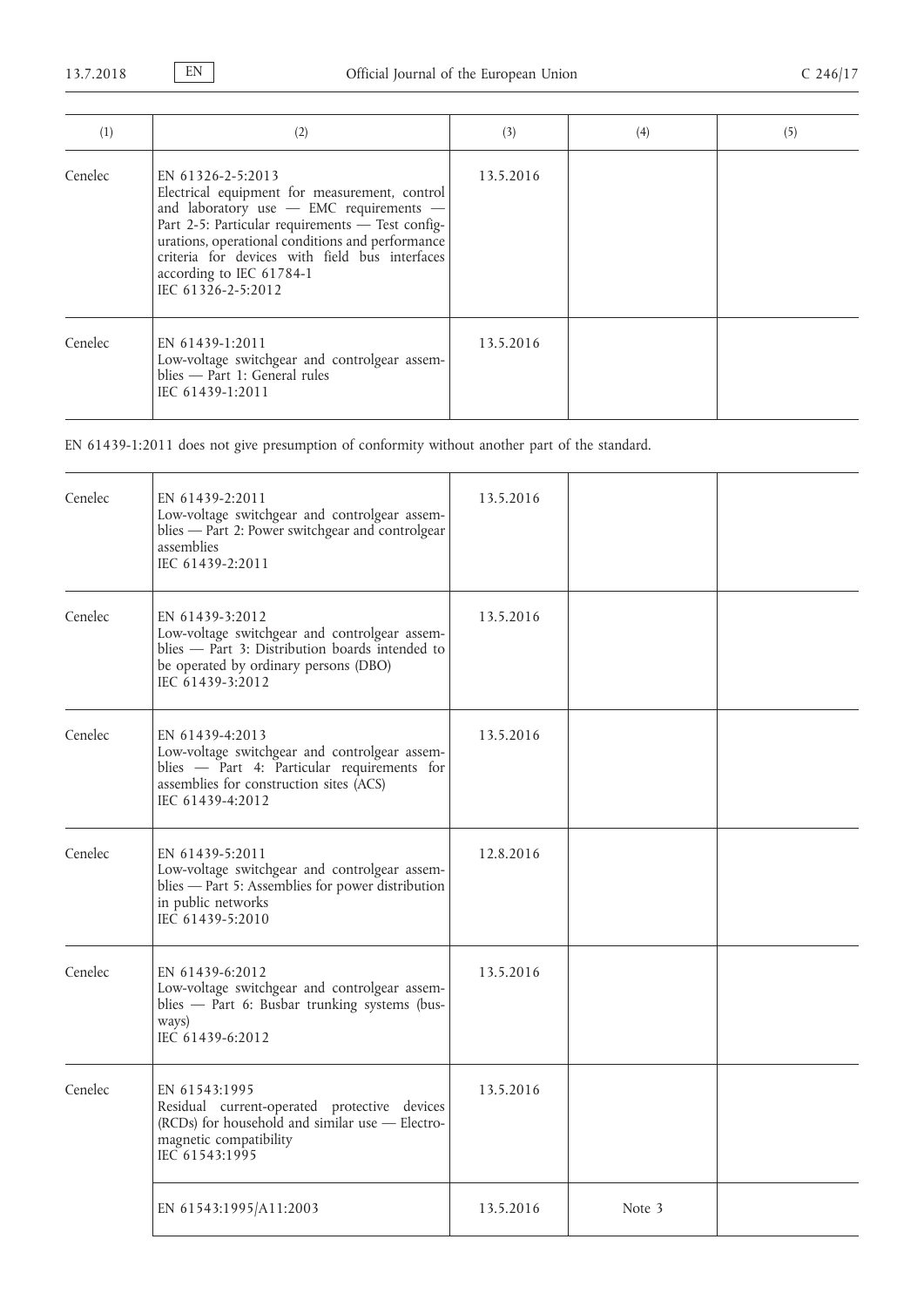| (1)     | (2)                                                                                                                                                                                                                                                                                    | (3)       | (4)    | (5) |
|---------|----------------------------------------------------------------------------------------------------------------------------------------------------------------------------------------------------------------------------------------------------------------------------------------|-----------|--------|-----|
|         | EN 61543:1995/A12:2005                                                                                                                                                                                                                                                                 | 13.5.2016 | Note 3 |     |
|         | EN 61543:1995/A2:2006<br>IEC 61543:1995/A2:2005                                                                                                                                                                                                                                        | 13.5.2016 | Note 3 |     |
|         | EN 61543:1995/A11:2003/AC:2004                                                                                                                                                                                                                                                         | 13.5.2016 |        |     |
|         | EN 61543:1995/AC:1997                                                                                                                                                                                                                                                                  | 13.5.2016 |        |     |
| Cenelec | EN 61547:2009<br>Equipment for general lighting purposes - EMC<br>immunity requirements<br>IEC 61547:2009 + IS1:2013                                                                                                                                                                   | 13.5.2016 |        |     |
| Cenelec | EN 61557-12:2008<br>Electrical safety in low voltage distribution<br>systems up to $1000$ V a.c. and $1500$ V d.c. -<br>Equipment for testing, measuring or monitoring<br>of protective measures - Part 12: Performance<br>measuring and monitoring devices (PMD)<br>IEC 61557-12:2007 | 13.5.2016 |        |     |
| Cenelec | EN 61800-3:2004<br>Adjustable speed electrical power drive systems-<br>Part 3: EMC requirements and specific test<br>methods<br>IEC 61800-3:2004                                                                                                                                       | 13.5.2016 |        |     |
|         | EN 61800-3:2004/A1:2012<br>IEC 61800-3:2004/A1:2011                                                                                                                                                                                                                                    | 13.5.2016 | Note 3 |     |
| Cenelec | EN 61812-1:2011<br>Time relays for industrial and residential use -<br>Part 1: Requirements and tests<br>IEC 61812-1:2011                                                                                                                                                              | 13.5.2016 |        |     |
| Cenelec | EN 62020:1998<br>Electrical accessories - Residual current moni-<br>tors for household and similar uses (RCMs)<br>IEC 62020:1998                                                                                                                                                       | 13.5.2016 |        |     |
|         | EN 62020:1998/A1:2005<br>IEC 62020:1998/A1:2003 (Modified)                                                                                                                                                                                                                             | 13.5.2016 | Note 3 |     |
| Cenelec | EN 62026-1:2007<br>Low-voltage switchgear and controlgear - Con-<br>troller-device interfaces (CDIs) - Part 1: General<br>rules<br>IEC 62026-1:2007                                                                                                                                    | 13.5.2016 |        |     |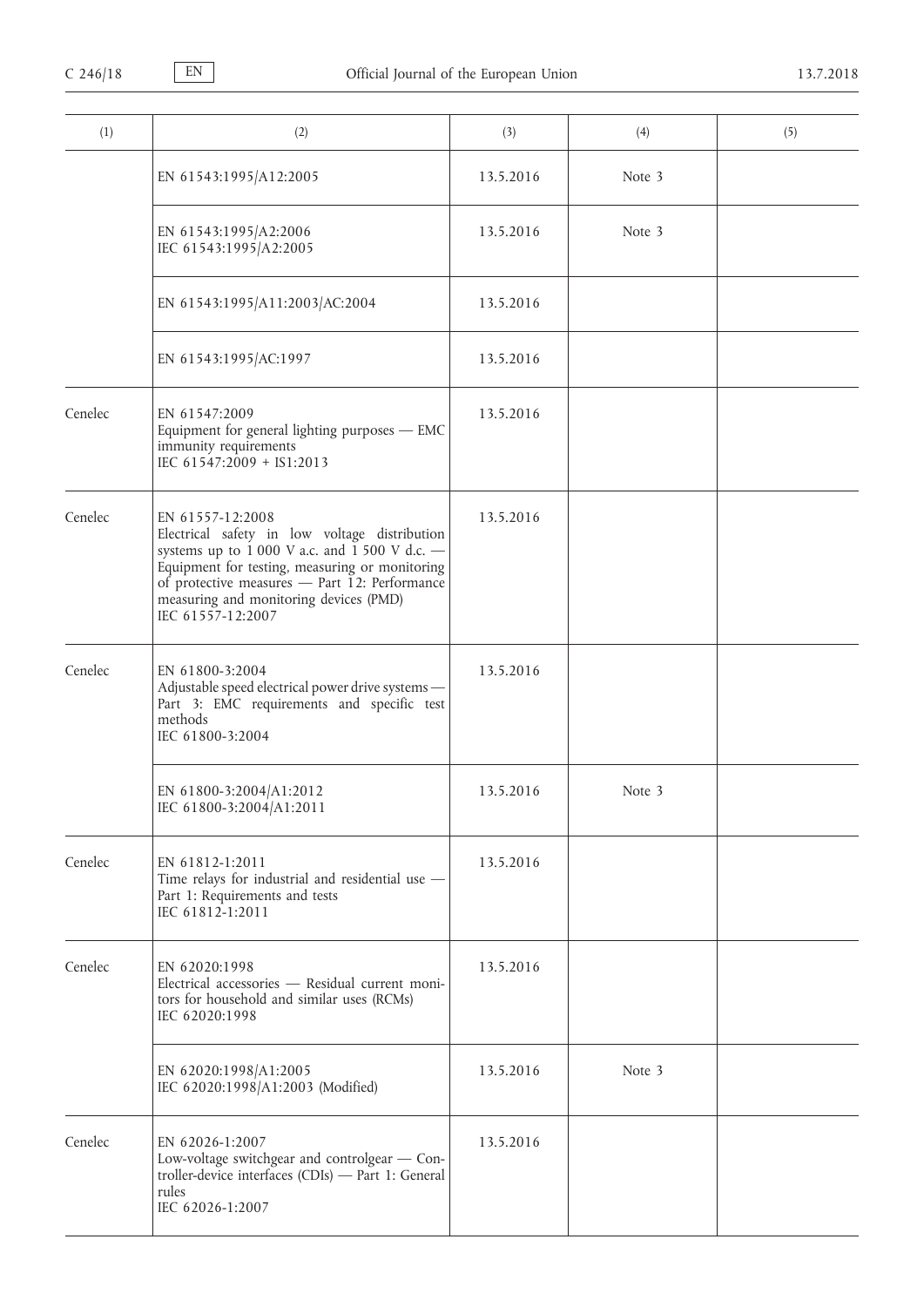EN 62026-1:2007 does not give presumption of conformity without another part of the standard.

| Cenelec | EN 62026-2:2013<br>Low-voltage switchgear and controlgear - Con-<br>troller-device interfaces (CDIs) - Part 2: Actuator<br>sensor interface (AS-i)<br>IEC 62026-2:2008 (Modified) | 13.5.2016 |  |
|---------|-----------------------------------------------------------------------------------------------------------------------------------------------------------------------------------|-----------|--|
| Cenelec | EN 62026-3:2009<br>Low-voltage switchgear and controlgear - Con-<br>troller-device interfaces (CDIs) - Part 3: Device-<br><b>Net</b><br>IEC 62026-3:2008                          | 12.8.2016 |  |
| Cenelec | EN 62026-7:2013<br>Low-voltage switchgear and controlgear - Con-<br>troller-device interfaces (CDIs) - Part 7: Comp-<br>oNet<br>IEC 62026-7:2010 (Modified)                       | 13.5.2016 |  |
| Cenelec | EN 62040-2:2006<br>Uninterruptible power systems $(UPS)$ - Part 2:<br>Electromagnetic compatibility (EMC) require-<br>ments<br>IEC $62$<br>IEC 62040-2:2005                       | 13.5.2016 |  |
|         | EN 62040-2:2006/AC:2006                                                                                                                                                           | 13.5.2016 |  |
| Cenelec | EN 62052-11:2003<br>Electricity metering equipment $(AC)$ - General<br>requirements, tests and test conditions - Part 11:<br>Metering equipment<br>IEC 62052-11:2003              | 13.5.2016 |  |

EN 62052-11:2003 does not give presumption of conformity without a part of the EN 62053 series.

| Cenelec | EN 62052-21:2004<br>Electricity metering equipment (a.c.) — General<br>requirements, tests and test conditions - | 13.5.2016 |  |
|---------|------------------------------------------------------------------------------------------------------------------|-----------|--|
|         | Part 21: Tariff and load control equipment<br>IEC 62052-21:2004                                                  |           |  |

EN 62052-21:2004 does not give presumption of conformity without a part of the EN 62054 series.

| Cenelec | EN 62053-11:2003<br>Electricity metering equipment (a.c.) — Particular | 13.5.2016 |  |
|---------|------------------------------------------------------------------------|-----------|--|
|         | requirements<br>Part 11: Electromechanical meters for active           |           |  |
|         | energy (classes 0,5, 1 and 2)<br>IEC 62053-11:2003                     |           |  |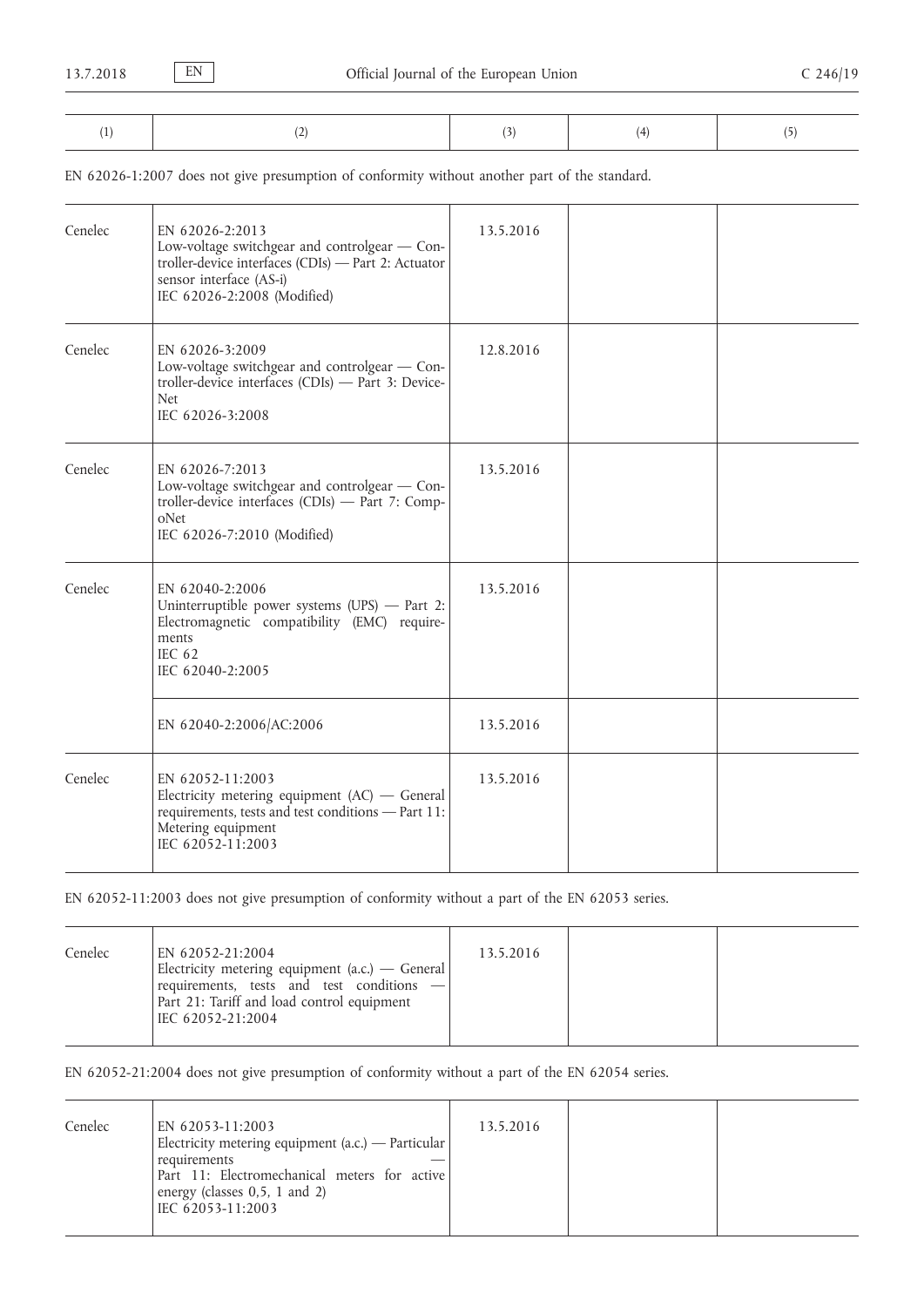| (1)     | (2)                                                                                                                                                                                                | (3)       | (4)                         | (5)       |
|---------|----------------------------------------------------------------------------------------------------------------------------------------------------------------------------------------------------|-----------|-----------------------------|-----------|
| Cenelec | EN 62053-21:2003<br>Electricity metering equipment $(a.c.)$ — Particular<br>requirements - Part 21: Static meters for active<br>energy (classes 1 and 2)<br>IEC 62053-21:2003                      | 13.5.2016 |                             |           |
| Cenelec | EN 62053-22:2003<br>Electricity metering equipment (a.c.) — Particular<br>requirements - Part 22: Static meters for active<br>energy (classes $0,2$ S and $0,5$ S)<br>IEC 62053-22:2003            | 13.5.2016 |                             |           |
| Cenelec | EN 62053-23:2003<br>Electricity metering equipment (a.c.) — Particular<br>requirements - Part 23: Static meters for<br>reactive energy (classes 2 and 3)<br>IEC 62053-23:2003                      | 13.5.2016 |                             |           |
| Cenelec | EN 62054-11:2004<br>Electricity metering (a.c.) $-$ Tariff and load<br>control - Part 11: Particular requirements for<br>electronic ripple control receivers<br>IEC 62054-11:2004                  | 13.5.2016 |                             |           |
| Cenelec | EN 62054-21:2004<br>Electricity metering (a.c.) - Tariff and load<br>control - Part 21: Particular requirements for<br>time switches<br>IEC 62054-21:2004                                          | 13.5.2016 |                             |           |
| Cenelec | EN 62135-2:2008<br>Resistance welding equipment - Part 2: Electro-<br>magnetic compatibility (EMC) requirements<br>IEC 62135-2:2007                                                                | 12.8.2016 |                             |           |
| Cenelec | EN 62310-2:2007<br>Static transfer systems (STS) - Part 2: Electro-<br>magnetic compatibility (EMC) requirements<br>IEC 62310-2:2006 (Modified)                                                    | 13.5.2016 |                             |           |
| Cenelec | EN 62423:2012<br>Type F and type B residual current operated<br>circuit-breakers with and without integral over-<br>current protection for household and similar uses<br>IEC 62423:2009 (Modified) | 13.5.2016 | EN 62423:2009<br>Note $2.1$ | 19.6.2017 |
| Cenelec | EN 62586-1:2014<br>Power quality measurement in power supply<br>systems - Part 1: Power quality instruments<br>(PQI)<br>IEC 62586-1:2013                                                           | 13.5.2016 |                             |           |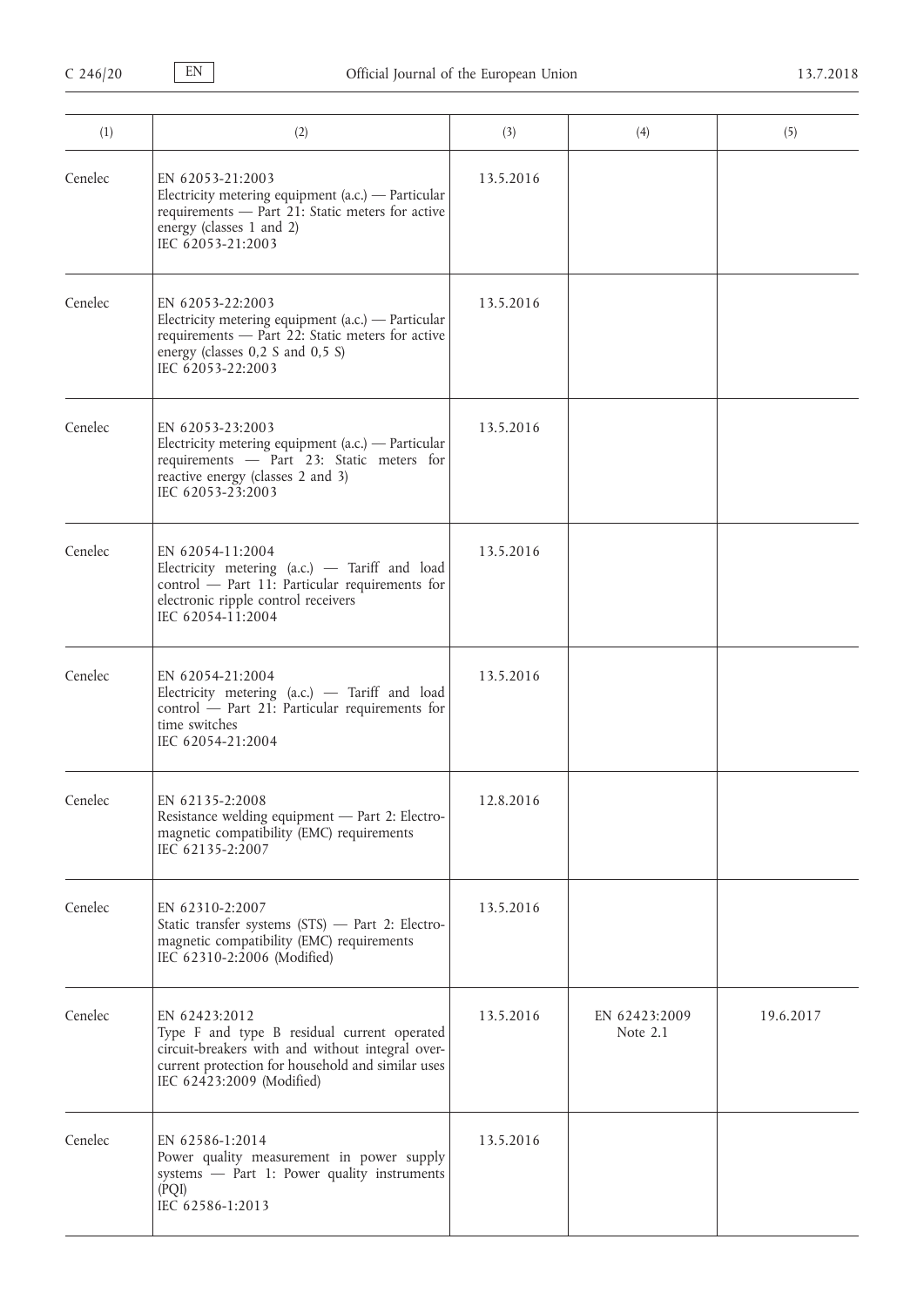| (1)         | (2)                                                                                                                                                                                                                                                                   | (3)       | (4) | (5) |
|-------------|-----------------------------------------------------------------------------------------------------------------------------------------------------------------------------------------------------------------------------------------------------------------------|-----------|-----|-----|
| Cenelec     | EN 62586-2:2014<br>Power quality measurement in power supply<br>systems - Part 2: Functional tests and uncer-<br>tainty requirements<br>IEC 62586-2:2013                                                                                                              | 13.5.2016 |     |     |
| Cenelec     | EN 62606:2013<br>General requirements for arc fault detection<br>devices<br><b>IEC</b><br>IEC 62606:2013 (Modified)                                                                                                                                                   | 13.5.2016 |     |     |
| <b>ETSI</b> | EN 300 386 V1.6.1<br>Electromagnetic compatibility and Radio spec-<br>trum Matters (ERM); Telecommunication net-<br>work equipment; ElectroMagnetic Compatibility<br>(EMC) requirements                                                                               | 13.5.2016 |     |     |
| <b>ETSI</b> | EN 301 489-1 V1.9.2<br>Electromagnetic compatibility and Radio spec-<br>trum Matters (ERM); ElectroMagnetic Compat-<br>ibility (EMC) standard for radio equipment and<br>services; Part 1: Common technical requirements                                              | 13.5.2016 |     |     |
| <b>ETSI</b> | EN 301 489-34 V1.4.1<br>Electromagnetic compatibility and Radio spec-<br>trum Matters (ERM); ElectroMagnetic Compat-<br>ibility (EMC) standard for radio equipment and<br>services; Part 34: Specific conditions for External<br>Power Supply (EPS) for mobile phones | 13.5.2016 |     |     |

 $\binom{1}{1}$ ) ESO: European standardisation organisation:

— CEN: Rue de la Science 23, 1040 Bruxelles/Brussel, BELGIQUE/BELGIË. Tel. +32 25500811. Fax +32 25500819 [\(http://www.cen.eu\)](http://www.cen.eu)

— CENELEC: Rue de la Science 23, 1040 Bruxelles/Brussel, BELGIQUE/BELGIË. Tel. +32 25500811. Fax +32 25500819 ([http://www.cenelec.eu\)](http://www.cenelec.eu)

— ETSI: 650, route des Lucioles, 06921 Sophia Antipolis, FRANCE. Tel. +33 492944200. Fax +33 493654716 ([http://www.etsi.eu\)](http://www.etsi.eu)

- Note 1: Generally the date of cessation of presumption of conformity will be the date of withdrawal ('dow'), set by the European standardisation organisation, but attention of users of these standards is drawn to the fact that in certain exceptional cases this can be otherwise.
- Note 2.1: The new (or amended) standard has the same scope as the superseded standard. On the date stated, the superseded standard ceases to give presumption of conformity with the essential or other requirements of the relevant Union legislation.
- Note 2.2: The new standard has a broader scope than the superseded standard. On the date stated the superseded standard ceases to give presumption of conformity with the essential or other requirements of the relevant Union legislation.
- Note 2.3: The new standard has a narrower scope than the superseded standard. On the date stated the (partially) superseded standard ceases to give presumption of conformity with the essential or other requirements of the relevant Union legislation for those products or services that fall within the scope of the new standard. Presumption of conformity with the essential or other requirements of the relevant Union legislation for products or services that still fall within the scope of the (partially) superseded standard, but that do not fall within the scope of the new standard, is unaffected.
- Note 3: In case of amendments, the referenced standard is EN CCCCC:YYYY, its previous amendments, if any, and the new, quoted amendment. The superseded standard therefore consists of EN CCCCC:YYYY and its previous amendments, if any, but without the new quoted amendment. On the date stated, the superseded standard ceases to give presumption of conformity with the essential or other requirements of the relevant Union legislation.